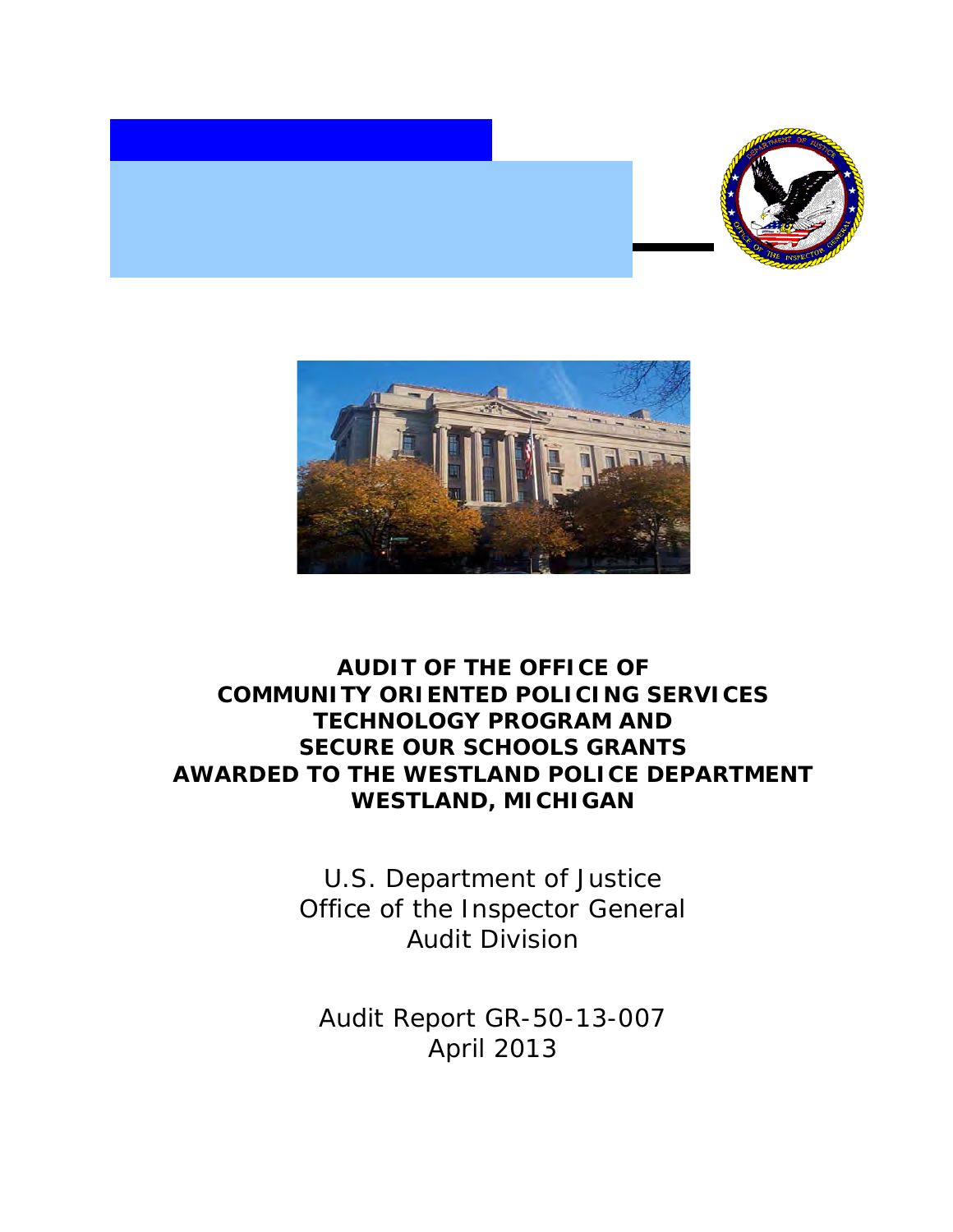# **SECURE OUR SCHOOLS GRANTS AUDIT OF THE OFFICE OF COMMUNITY ORIENTED POLICING SERVICES TECHNOLOGY PROGRAM AND AWARDED TO THE WESTLAND POLICE DEPARTMENT WESTLAND, MICHIGAN**

#### **EXECUTIVE SUMMARY**

 for \$200,000 and Secure Our Schools grant number 2010-CK-WX-0634 for \$109,350 awarded to the Westland, Michigan, Police Department investigate crime. This funding allows state agencies to purchase technologies analysis, intelligence gathering, and crime prevention in their communities. The U.S. Department of Justice (DOJ), Office of the Inspector General, Audit Division, has completed an audit of the Office of Community Oriented Policing Services (COPS) Technology Program grant number 2010-CK-WX-0055 (Westland PD). The COPS Technology Grant Program is designed to assist in the continued development of technologies and automated systems that help tribal, state, and local law enforcement agencies prevent, respond to, and to advance communications interoperability, information sharing, crime COPS Secure Our Schools grants provide funding to state, local, or tribal governments working in partnership with public schools to improve school safety.

 assist the Westland PD in purchasing and installing in-car laptop computers for police cruisers. These computers are designed to aid and assist Westland PD officers in delivering efficient and systematic community policing services for the entire city. The purpose of grant number Community School District to purchase equipment to enhance existing security or add new security equipment in 11 schools, as well as several Specifically, the purpose of grant number 2010-CK-WX-0055 was to 2010-CK-WX-0634 was to assist the Westland PD and the Wayne-Westland vocational and administrative centers.

 accomplishments. The objective of our audit was to review performance in the following areas: (1) internal control environment, (2) drawdowns, (3) grant expenditures, (4) budget management and control, (5) matching costs, (6) property management, (7) federal financial and progress reports, (8) program performance and accomplishments, and (9) monitoring The purpose of this audit was to determine whether reimbursements claimed for costs under the grants were allowable, supported, and in accordance with applicable laws, regulations, guidelines, and terms and conditions of the grants, and to determine program performance and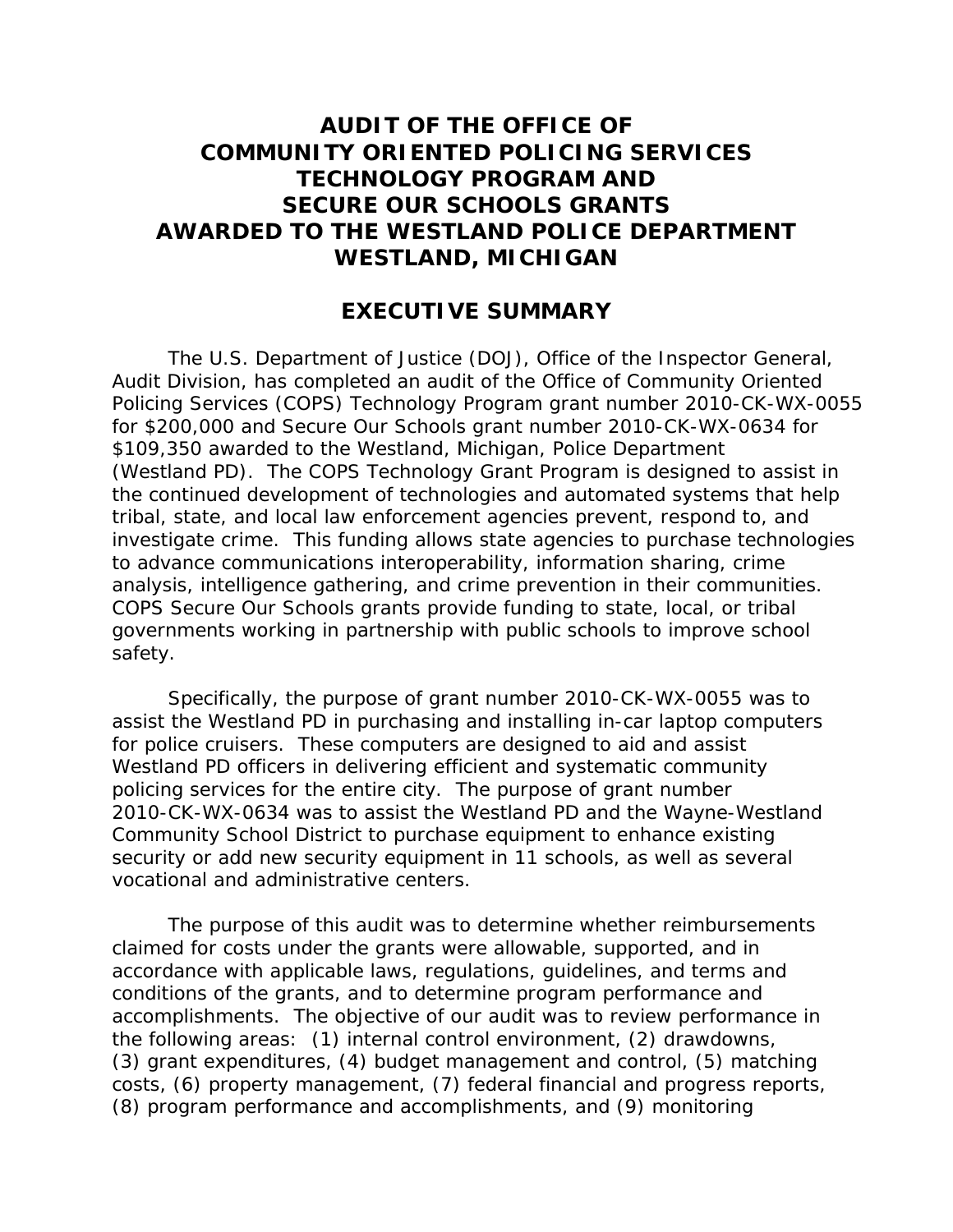contractors. We determined that indirect costs, program income, and subgrantees were not applicable to these grants.

 requirements. However, the Westland PD was late in filing some of its required financial and progress reports. In addition, although the grants have ended, the grantee did not expend the entirety of the grant awards. award monies for the Technology grant. Our findings are discussed in the Findings and Recommendations section of the report. Our audit objective, Our audit revealed that the Westland PD generally complied with the COPS Office's grant guidelines with respect to internal control environment, drawdowns, grant expenditures, budget management and control, matching costs, property management, contractor monitoring, and grant Thus, the COPS Office should deobligate as funds to better use \$41,116 in unused award monies for the Secure Our Schools grant and \$80 in unused scope, and methodology are discussed in Appendix I.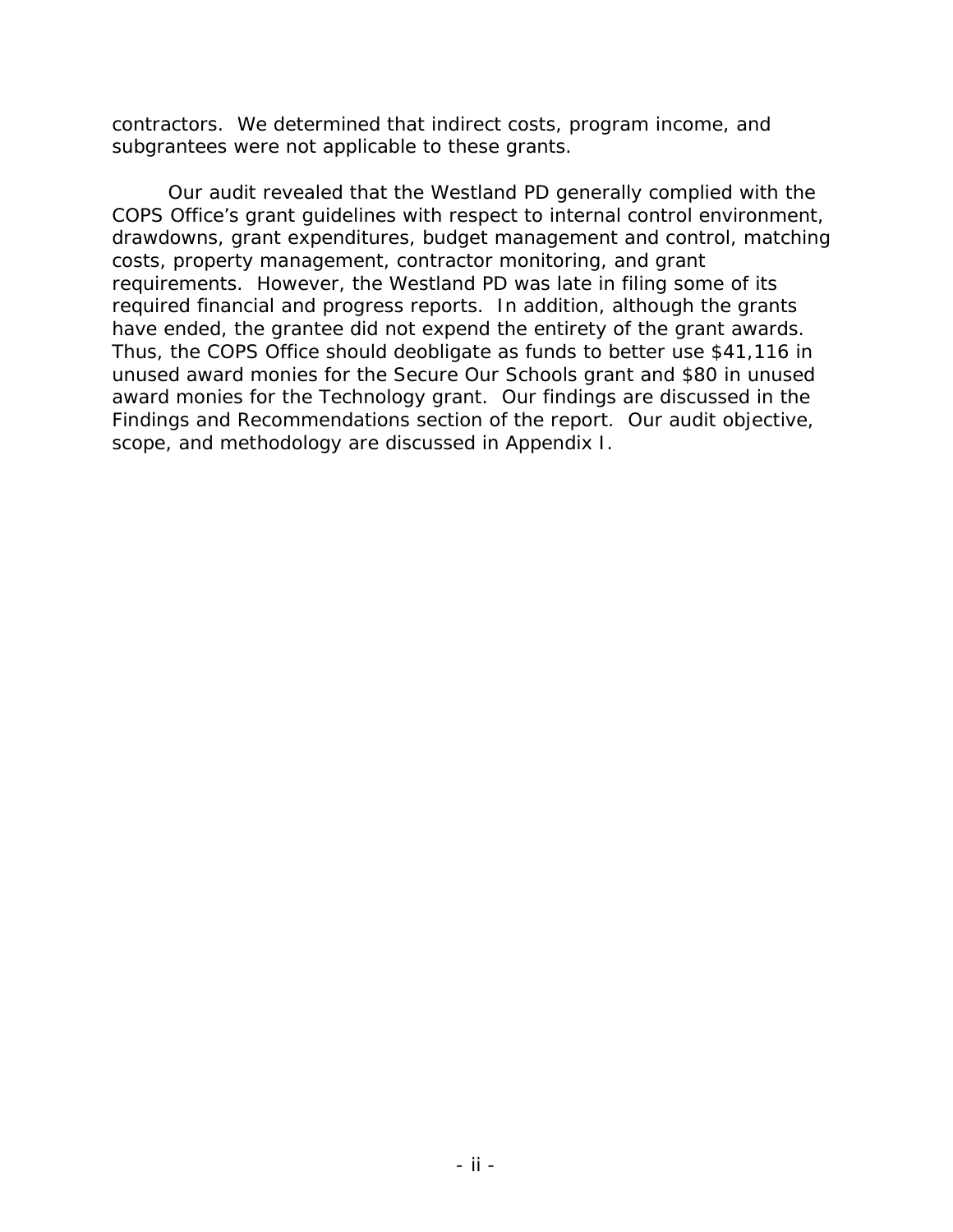# **TABLE OF CONTENTS**

| Program Performance and Accomplishments  10                                                         |
|-----------------------------------------------------------------------------------------------------|
|                                                                                                     |
|                                                                                                     |
|                                                                                                     |
| APPENDIX I - OBJECTIVE, SCOPE, AND METHODOLOGY  13                                                  |
| APPENDIX II - SCHEDULE OF DOLLAR-RELATED FINDINGS 15                                                |
|                                                                                                     |
| <b>APPENDIX IV - OFFICE OF COMMUNITY ORIENTED</b>                                                   |
| <b>APPENDIX V - OFFICE OF THE INSPECTOR GENERAL</b><br><b>ANALYSIS AND SUMMARY OF ACTIONS TAKEN</b> |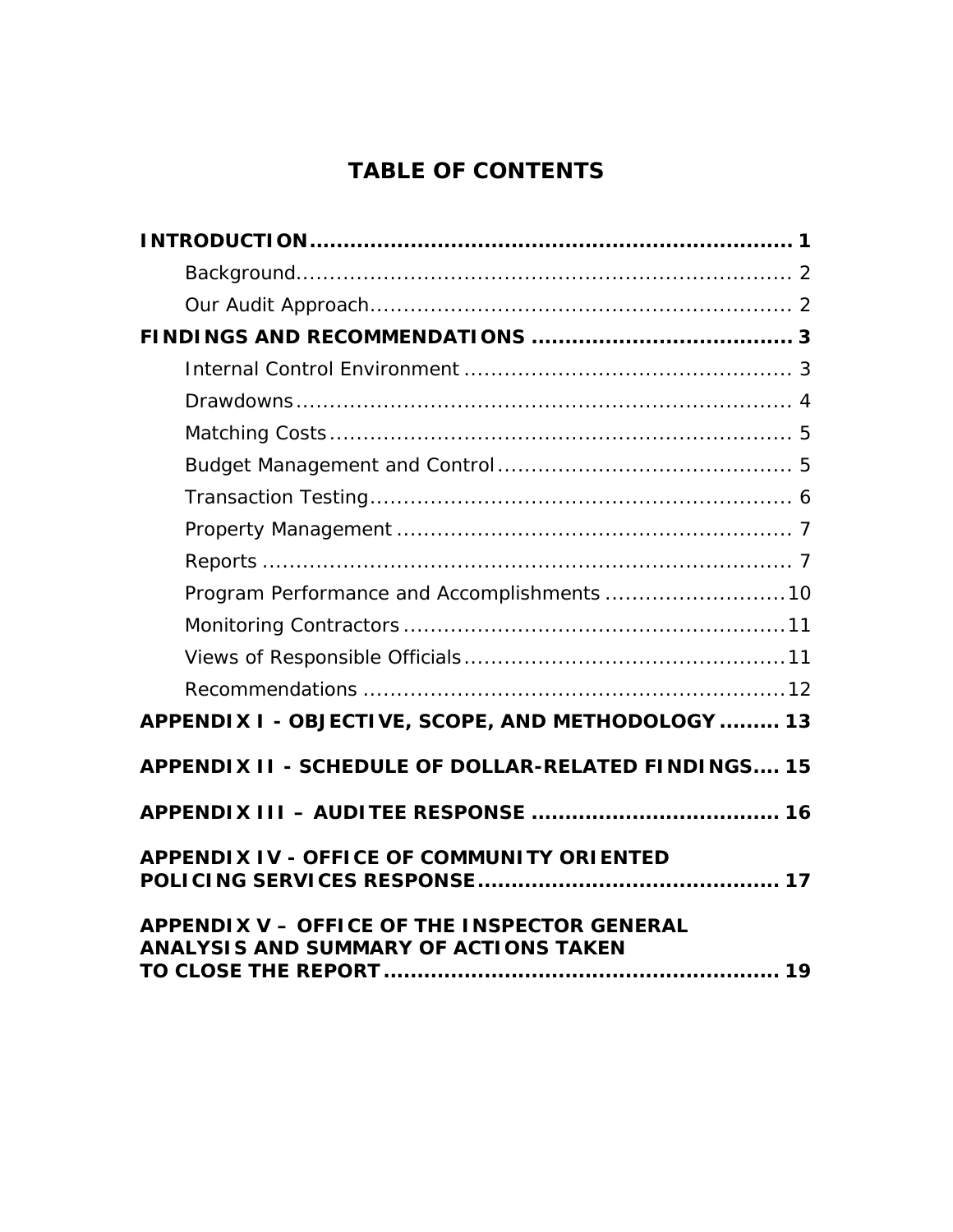#### **INTRODUCTION**

 Audit Division, has completed an audit of the Office of Community Oriented Department (Westland PD). The COPS Technology Program Grant is designed and investigate crime. This funding allows state agencies to purchase communities. COPS Secure Our Schools grants provide funding to state, local, administrators, teachers, students, and parents to implement solutions to school safety challenges. The U.S. Department of Justice (DOJ), Office of the Inspector General, Policing Services (COPS) Technology Program grant number 2010-CK-WX-0055 for \$200,000 and COPS Secure Our Schools Program grant number 2010-CK-WX-0634 for \$109,350 awarded to the Westland, Michigan, Police to assist in the continued development of technologies and automated systems that help tribal, state, and local law enforcement agencies prevent, respond to, technologies to advance communications interoperability, information sharing, crime analysis, intelligence gathering, and crime prevention in their or tribal governments working in partnership with public schools to improve school safety. Successful programs are based on a comprehensive safety assessment that identifies the individual needs of the schools, and law enforcement agencies receiving funding will collaborate with school

 assist the Westland PD in purchasing and installing in-car laptop computers for police cruisers. These computers are designed to aid and assist Westland PD officers in delivering efficient and systematic community policing services for the entire city. The purpose of grant number Community School District to purchase equipment to enhance existing and administrative centers. Specifically, the purpose of grant number 2010-CK-WX-0055 was to 2010-CK-WX-0634 was to assist the Westland PD and the Wayne-Westland security or add new security equipment in 11 schools and several vocational

 accomplishments. The objective of our audit was to review performance in the following areas: (1) internal control environment, (2) drawdowns, (3) grant expenditures, (4) budget management and control, (5) matching contractors. We determined that indirect costs, program income, and The purpose of this audit was to determine whether reimbursements claimed for costs under the grants were allowable, supported, and in accordance with applicable laws, regulations, guidelines, and terms and conditions of the grants, and to determine program performance and costs, (6) property management, (7) federal financial and progress reports, (8) program performance and accomplishments, and (9) monitoring subgrantees were not applicable to these grants. As shown in the following table, the Westland PD was awarded a total of \$309,350 to implement the grant programs.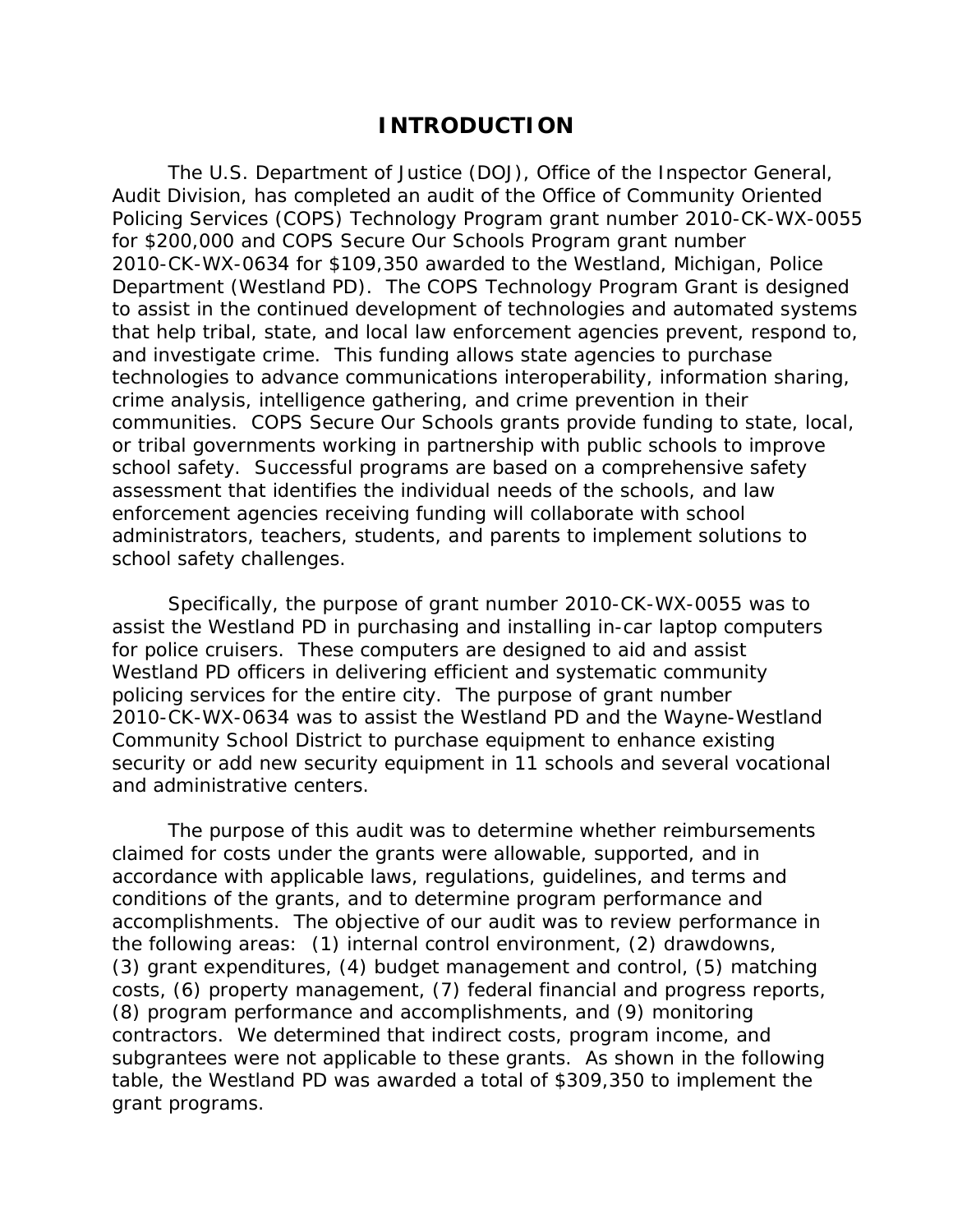| COPS TECHNOLOGY AND SECURE OUR SCHOOLS GRANTS<br><b>GRANT AWARD</b> | <b>AWARD</b><br><b>START DATE</b> | <b>AWARD</b><br><b>END DATE</b> | <b>AWARD AMOUNT</b> |
|---------------------------------------------------------------------|-----------------------------------|---------------------------------|---------------------|
| 2010-CK-WX-0055                                                     | 12/16/09                          | 12/15/12                        | \$200,000           |
| 2010-CK-WX-0634                                                     | 09/01/10                          | 08/31/12                        | \$109,350           |
|                                                                     |                                   | <b>Total:</b>                   | \$309,350           |

#### **TABLE 1 - WESTLAND POLICE DEPARTMENT COPS TECHNOLOGY AND SECURE OUR SCHOOLS GRANTS**

Source: COPS Office

#### **Background**

 advances the practice of community policing in America's state, local and United States. Since 1994, the COPS Office has invested nearly \$14 billion The COPS Office is the office of the U.S. Department of Justice that tribal law enforcement agencies. The COPS Office does its work principally by sharing information and making grants to police departments around the to add community policing officers to the nation's streets, enhance crime fighting technology, support crime prevention initiatives, and provide training and technical assistance to help advance community policing.

The city of Westland, Michigan, is the 10<sup>th</sup> largest city and the 12<sup>th</sup> largest municipality in the state of Michigan. It is located 16 miles west of Detroit, and according to the 2010 census, the population was 84,094. The Westland PD had 76 sworn personnel as of May 2012.

#### **Our Audit Approach**

We tested compliance with the grant conditions primarily using the criteria contained in the 2010 COPS Technology Program Grant Owner's Manual, 2010 COPS Secure Our Schools Grant Owner's Manual, and grant award documents.

 In conducting our audit, we performed sample testing in four areas: (1) drawdowns, (2) grant expenditures, (3) matching costs, and (4) property to the grant objectives, and reviewed the internal controls of the financial management system. Our audit objective, scope, and methodology are management. In addition, we reviewed the timeliness and accuracy of Federal Financial Reports (FFR) and progress reports, evaluated performance discussed in Appendix I.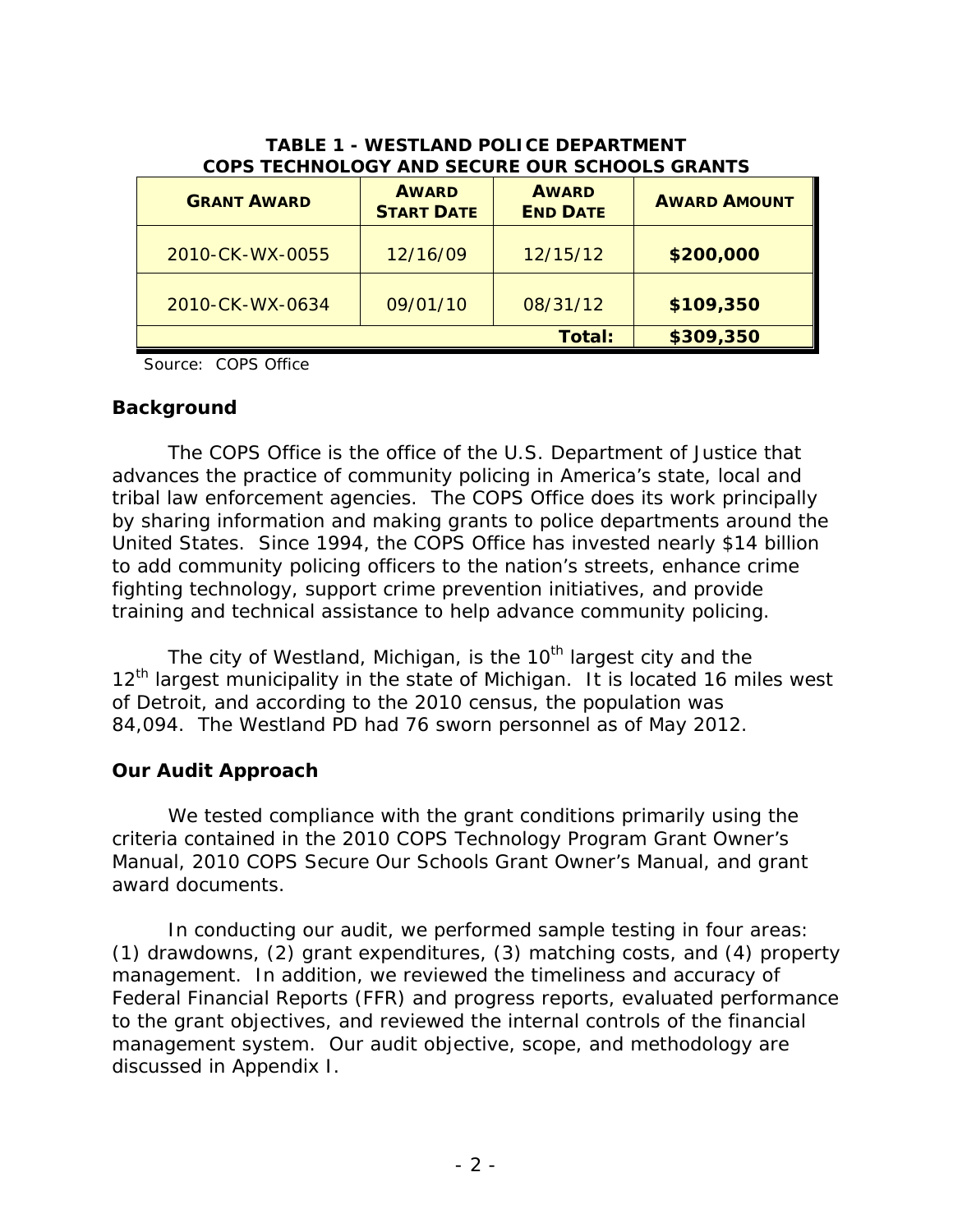# **FINDINGS AND RECOMMENDATIONS**

 late. In addition, although the grants have ended, the grantee Office should deobligate as funds to better use \$41,116 in The Westland PD generally complied with the COPS Office's grant guidelines with respect to internal control environment, drawdowns, grant expenditures, budget management and control, matching costs, property management, contractor monitoring, and grant requirements. However, the Westland PD filed four of its financial reports and two of its progress reports did not expend the entirety of its grant funds. Thus, the COPS unused award monies for the Secure Our Schools grant and \$80 in unused award monies for the Technology grant.

#### **Internal Control Environment**

We reviewed the Westland PD's financial management system, policies, and procedures to assess its risk of non-compliance with laws, regulations, guidelines, and terms and conditions of the grants. We also interviewed individuals who were involved with the grants, such as grant project management and accounting personnel, and we evaluated grant management practices to further assess risk.

#### *Single Audit*

<span id="page-6-0"></span> $\overline{a}$ 

 \$500,000 in a year. We determined that the city of Westland (of which the FY 2011, and we reviewed this report.<sup>1</sup> Office of Management and Budget (OMB) Circular A-133 requires grantees to perform a Single Audit if federal expenditures exceed Westland PD is a part) was required to have a Single Audit performed in

 The Single Audit Report was prepared under the provisions of related to the administration of federal funds. The finding concerned the city's failure to submit timely reports to another federal agency. As noted in grantee's reporting practices. grantee's reporting practices. 1 The city of Westland's fiscal year begins on July 1 and ends on June 30. OMB Circular A-133. We reviewed the independent auditor's assessments and found that the FY 2011 report disclosed one significant deficiency the Reports section of this report, our audit also revealed weaknesses in the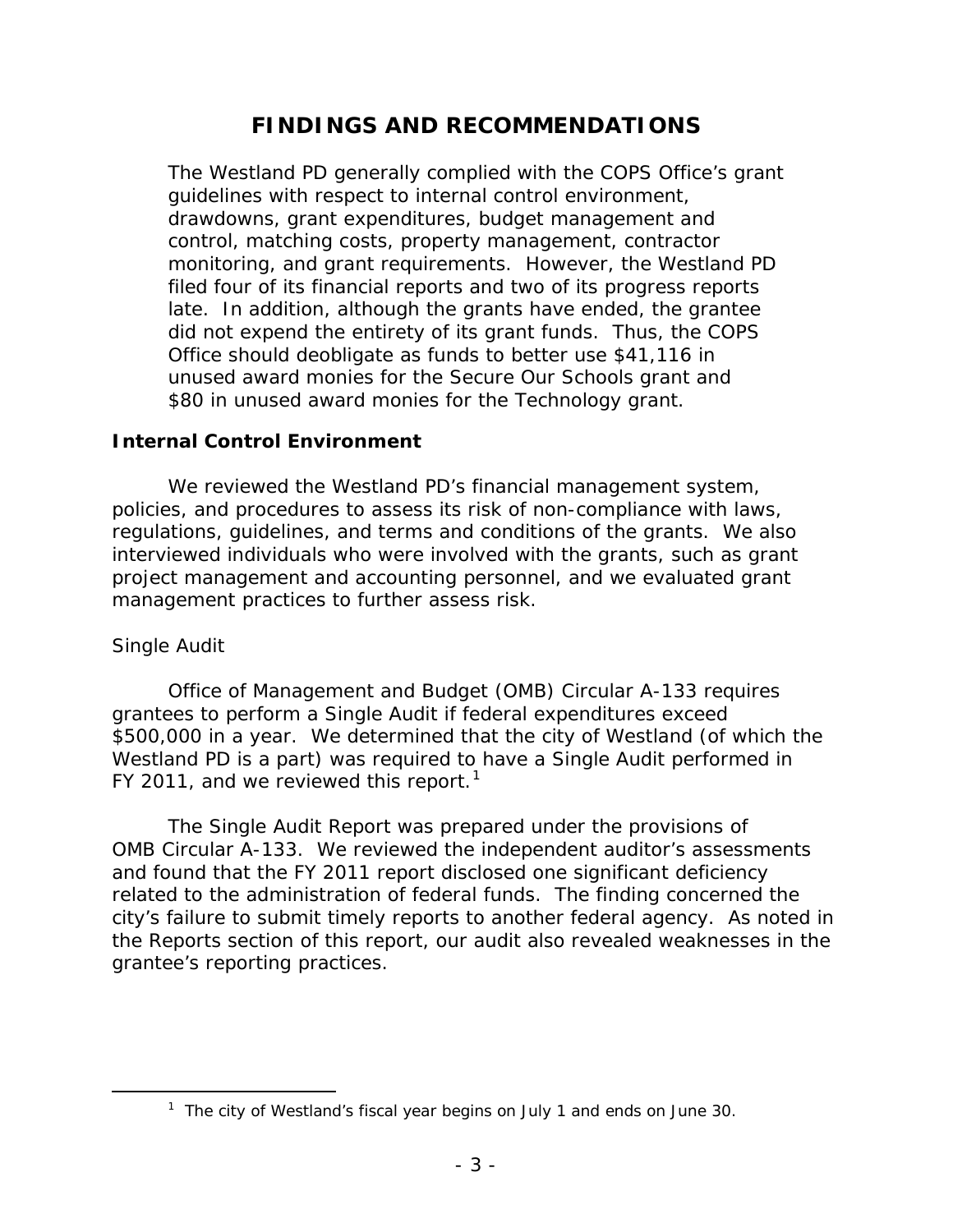#### *Financial Management System*

 According to the 2010 COPS Technology Program and 2010 Secure and disbursed. We did not identify any weakness in the internal controls over the Westland PD's financial management system. We found that there Our Schools Grant Owner's Manuals, the Westland PD is required to maintain accurate accounting systems that precisely record funds that are awarded was sufficient separation of duties, and the operational procedures were documented.

#### **Drawdowns**

 expenditures in the accounting records. We reviewed the accounting records, compared expenditures to the drawdowns, and confirmed that the drawdowns matched the posted expenditures. Grant officials stated that drawdowns were based on actual

| <b>DATE OF</b><br><b>DRAWDOWN</b><br>PER THE COPS<br><b>OFFICE</b> | <b>AMOUNT</b><br><b>DRAWN</b><br><b>PER THE</b><br><b>COPS</b><br><b>OFFICE</b> | <b>GRANT</b><br><b>EXPENDITURES</b><br><b>PER</b><br><b>ACCOUNTING</b><br><b>RECORDS</b> | <b>DIFFERENCE BETWEEN</b><br><b>DRAWDOWNS AND</b><br><b>EXPENDITURES IN</b><br><b>ACCOUNTING</b><br><b>RECORDS</b> | <b>CUMULATIVE</b><br><b>DRAWDOWNS</b><br><b>PER THE</b><br><b>COPS</b><br><b>OFFICE</b> | <b>CUMULATIVE</b><br><b>EXPENDITURES</b><br><b>PER</b><br><b>ACCOUNTING</b><br><b>RECORDS</b> |
|--------------------------------------------------------------------|---------------------------------------------------------------------------------|------------------------------------------------------------------------------------------|--------------------------------------------------------------------------------------------------------------------|-----------------------------------------------------------------------------------------|-----------------------------------------------------------------------------------------------|
| <b>COPS TECHNOLOGY PROGRAM GRANT</b>                               |                                                                                 |                                                                                          |                                                                                                                    |                                                                                         |                                                                                               |
| 09/15/2011                                                         | \$199,920                                                                       | \$199,920                                                                                | \$0                                                                                                                | \$199,920                                                                               | \$199,920                                                                                     |
| <b>COPS SECURE OUR SCHOOLS GRANT</b>                               |                                                                                 |                                                                                          |                                                                                                                    |                                                                                         |                                                                                               |
| 09/22/2011                                                         | \$14,478                                                                        | \$14,978                                                                                 | (\$500)                                                                                                            | \$14,478                                                                                | \$14,978                                                                                      |
| 11/01/2011                                                         | \$1,050                                                                         | \$550                                                                                    | \$500                                                                                                              | \$15,528                                                                                | \$15,528                                                                                      |
| 05/14/2012                                                         | \$579                                                                           | $$579^2$                                                                                 | \$0                                                                                                                | \$16,107                                                                                | \$16,107                                                                                      |

 **TABLE 2 - DRAWDOWNS VERSUS ACCOUNTING RECORDS** 

Source: Westland PD accounting records & COPS Office drawdown records

 period, the Westland PD drew down an additional \$52,127 in grant funds \$41,116 in grant funds unused at the end of the grant. In addition, there completed its grant drawdowns. We recommend that the COPS Office Subsequent to our fieldwork, during the remaining months of the grant from its Secure Our Schools grant. In total, the Westland PD drew down \$68,234 in grant funds from its Secure Our Schools grant, leaving was \$80 remaining available in the Technology grant. Both grants ended in calendar year 2012, and the grantee reported to the COPS Office that it had

<span id="page-7-0"></span> $\overline{a}$ 

 $2$  This amount is as of May 3, 2012.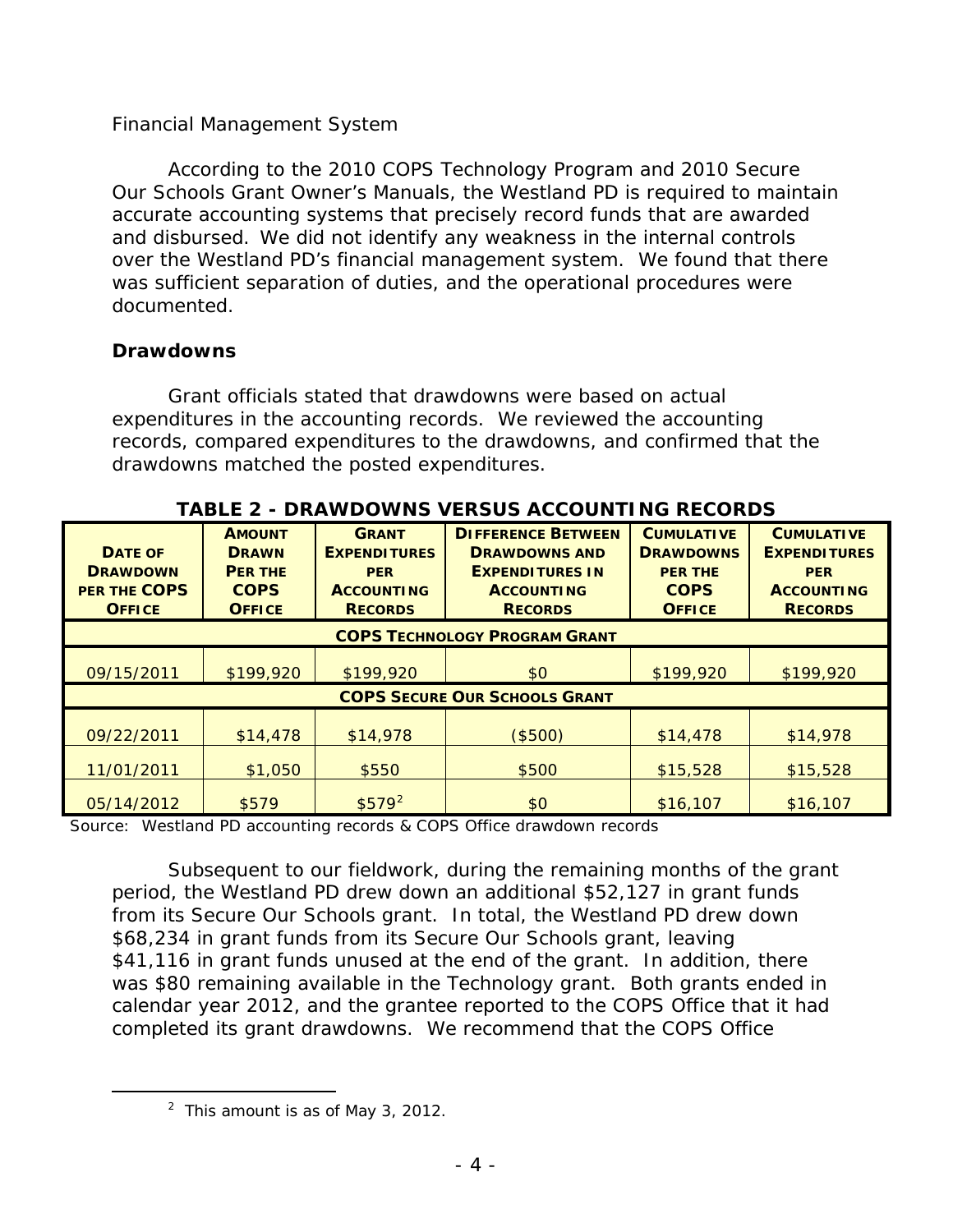deobligate as funds to better use the remaining \$41,116 in unused monies from the Secure Our Schools grant and the \$80 in the Technology grant.

### **Matching Costs**

 Westland PD was required to provide \$109,350 in local matching funds, which represents 50 percent of the total \$32,214 in grant expenditures if they were allowable and properly supported and found no discrepancies. the contractor billings and equipment costs for the Secure Our Schools There was no match requirement for the COPS Technology Program grant. However, under the COPS Secure Our Schools grant, the which represents 50 percent of the total project budget of \$218,700. At the time of our fieldwork, the Westland PD had contributed \$16,107 in match, recorded at that time. We reviewed four matching transactions to determine The Westland PD was meeting its match requirement by paying a portion of project.

### **Budget Management and Control**

 project costs were identified as \$200,000. The Westland PD's budget for the "equipment" and "other costs," to purchase 37 in-car computer terminals. outdated computers and install the new computers into the patrol cars. It The invoice provided by the contractor did not itemize the cost of installation. However, as shown in Table 3, the total costs for equipment and installation came in under budget. Therefore, the Westland PD found it unnecessary to draw down the remaining funds. For the COPS Technology Program grant, the grant award's total COPS Technology Program grant contained two budget categories, The bulk of the budget was for the purchase of equipment. The "other costs" were defined as the labor and parts needed to remove the existing should be noted that when applying for the grant, the Westland PD estimated a cost of \$211 per vehicle to cover this removal and installation.

 match on the grantee's part for \$109,350. The Westland PD's budget for the "contractors/consultants" portion of the budget was for consulting with an determining program goals and progress. In addition, this cost category For the COPS Secure Our Schools grant, the grant award's total project costs were identified as \$218,700, which included a 50-percent COPS Secure Our Schools grant contained two budget categories, "equipment" and "contractors/consultants," to purchase equipment to improve the physical security and safety of several schools and administrative buildings in Westland, Michigan. The bulk of the budget was for the purchase of equipment. The grantee explained that the external security company to conduct a safety assessment to assist in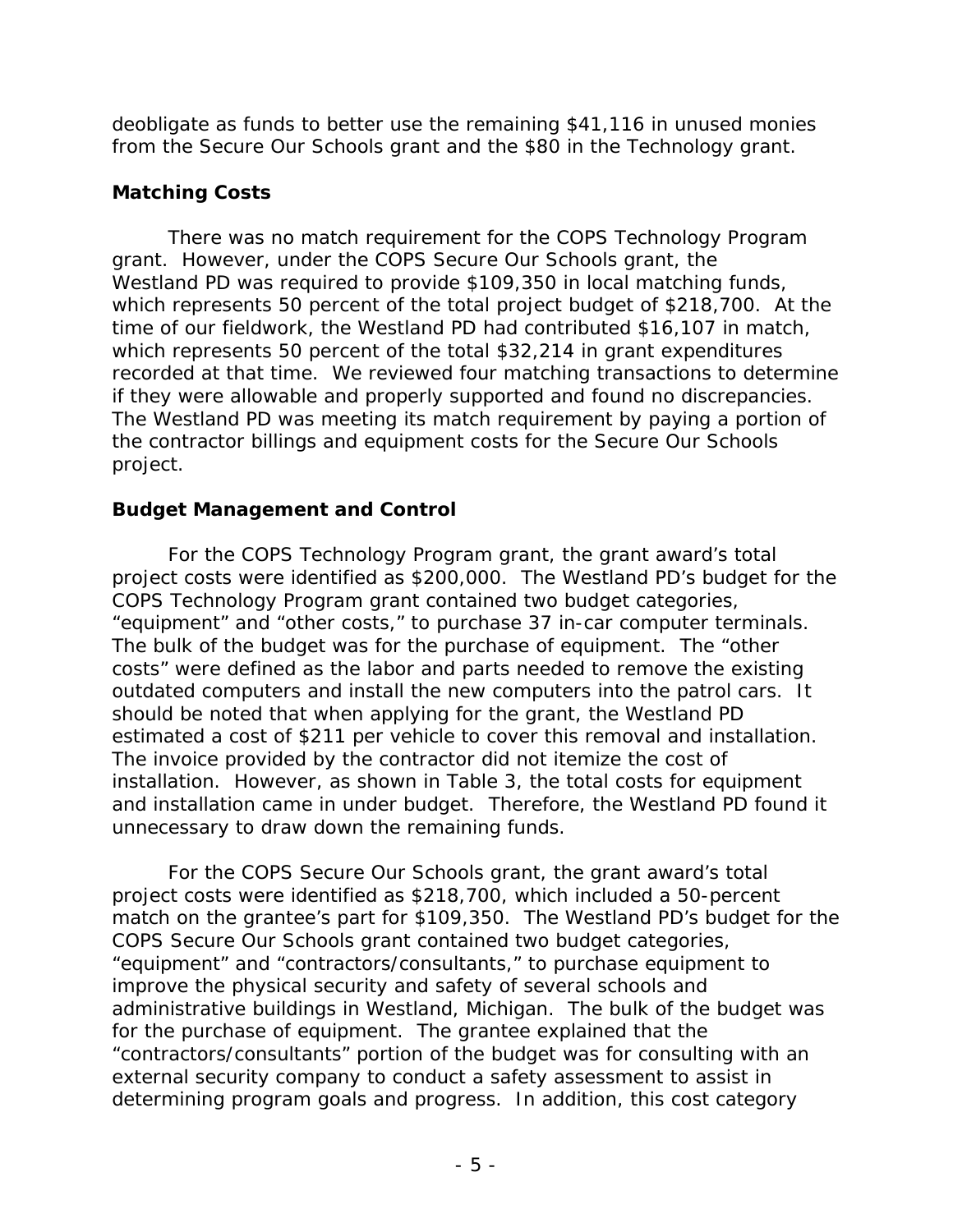safety assessment. Additional information regarding the contractors can be includes the Westland PD's contract with an architecture firm to oversee the purchase and installation of all security enhancements identified by the found in the Monitoring Contractors section of this report.

 spend grant funds within the approved budget categories. The following table identifies each of the budget categories and the amount that the Westland PD had spent, excluding its portion of expenditures identified as matching funds, as of our fieldwork in May 2012. We assessed the grantee's expenditures in the budget categories, and we determined that the Westland PD adhered to the grants' requirements to

| <b>AS OF MAY 2012</b>                                        |                               |                    |  |  |
|--------------------------------------------------------------|-------------------------------|--------------------|--|--|
| <b>COST CATEGORY</b><br><b>COPS TECHNOLOGY PROGRAM GRANT</b> | <b>GRANT</b><br><b>BUDGET</b> | <b>ACTUAL COST</b> |  |  |
|                                                              |                               |                    |  |  |
| Equipment                                                    | \$192,193                     | $$199,920^3$       |  |  |
| <b>Other Costs</b>                                           | \$7,807                       | \$0                |  |  |
| <b>TOTAL</b>                                                 | \$200,000                     | \$199,920          |  |  |
| <b>COPS SECURE OUR SCHOOLS GRANT</b>                         |                               |                    |  |  |
| Equipment                                                    | \$94,350                      | \$9,704            |  |  |
| <b>Contractors/Consultants</b>                               | \$15,000                      | \$6,403            |  |  |
| TOTAL                                                        | \$109,350                     | \$16,107           |  |  |

# **TABLE 3 BUDGET MANAGEMENT AND CONTROL**

Source: COPS Office and Westland PD Accounting Records

#### **Transaction Testing**

-

 April 2011 through December 2011, which included the matching costs of We reviewed the general ledger account designated for the grants and found there was only one transaction for the COPS Technology Program grant totaling \$199,920 in April 2011. In addition, there were four transactions for the COPS Secure Our Schools grant totaling \$32,214 from \$16,107. At the time of our fieldwork in May 2012, this was the entirety of all grant funds spent. Therefore, we elected to test all transactions that had

<span id="page-9-0"></span> $3$  This is the amount billed to the grantee by the contractor. After reviewing the invoice, the contractor did not itemize the cost of installation (Other Costs) on the invoice. Therefore, the costs originally budgeted as "other costs" are included in the equipment category.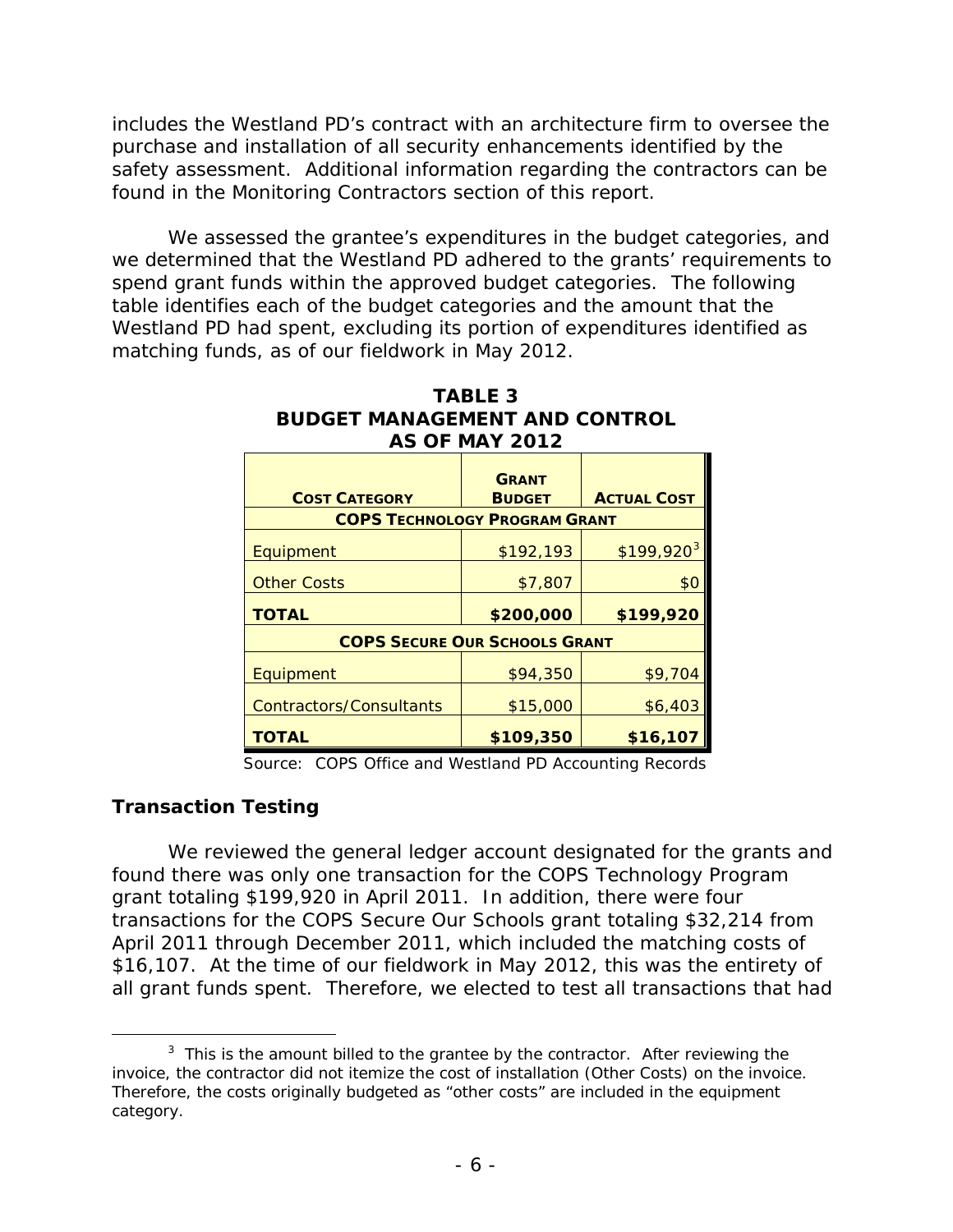taken place up until that point for a total dollar amount of \$232,134. We found that the expenditures we reviewed were properly authorized, classified, supported, and charged to the grants.

#### **Property Management**

safeguarded against loss from unauthorized use or disposition. Both the 2010 COPS Technology Program and 2010 COPS Secure Our Schools Grant Owner's Manuals require grantees to implement controls to ensure property and equipment purchased with federal funds are properly

 installed in Westland PD squad cars, as well as spares, which were kept in a matched the location-specific inventory provided to the audit team. We For both grants, nearly all of the grant funds were allocated for the purchase of equipment. For the COPS Technology Program grant, we randomly selected 13 of 37 laptops to compare the property inventory records to the property serial numbers. We observed laptops that were storage closet at the police station in their original packaging. For the COPS Secure Our Schools grant, we randomly selected three school locations to review newly installed security equipment. We found that the equipment found no material discrepancies with the property records or their management for either grant.

### **Reports**

 required to submit both financial and program progress reports. These According to the COPS Office's guidelines, award recipients are reports describe the status of the funds and the project, compare actual accomplishments to the objectives, and report other pertinent information. We reviewed Federal Financial Reports (FFR) and annual Progress Reports submitted as of May 2012 for both audited grants.

### *Federal Financial Reports*

 for the Secure Our Schools grant. We identified a total of four reports that were not submitted on time. As shown in Table 4, the grantee submitted the first required report for both grants 45 days late. A Westland PD official down grant funds. However, grantees are still required to submit FFRs even when there is no activity. The Westland PD also filed two other FFRs late. The COPS Office requires that grantees submit FFRs no later than 30 days after the end of each quarter. We reviewed six required FFRs submitted - two FFRs for the COPS Technology Program grant and four FFRs explained that the reason for this delay was that the computers were delivered and installed over time, and the Westland PD had not yet drawn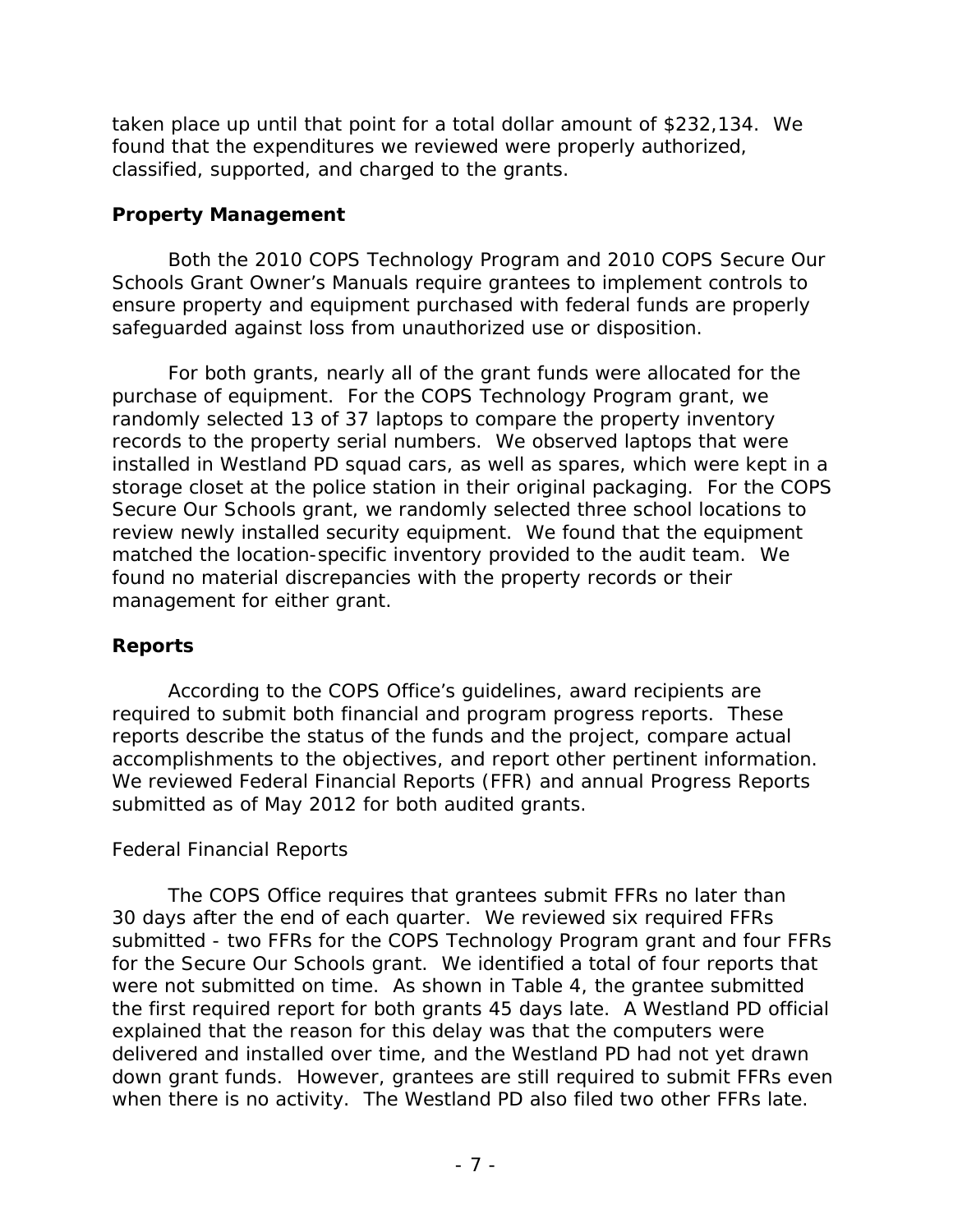Westland PD officials attributed these report submission delays to two factors: (1) a staff shortage in the Finance Office, and (2) problems logging into the reports submission website due to a lost or forgotten password. According to Westland PD officials, they have recently filled all open positions, and they believe all password issues have been rectified.

| <b>REPORT PERIOD</b>    | <b>FFR DUE</b>                       |                         |                  |
|-------------------------|--------------------------------------|-------------------------|------------------|
| <b>FROM - TO DATES</b>  | <b>DATES</b>                         | <b>DATE SUBMITTED</b>   | <b>DAYS LATE</b> |
|                         | <b>COPS TECHNOLOGY PROGRAM GRANT</b> |                         |                  |
| 04/01/2011 - 06/30/2011 | 07/30/2011                           | 09/13/2011              | 45               |
| 07/01/2011 - 09/30/2011 | 10/30/2011                           | 10/26/2011 <sup>4</sup> | O                |
|                         | <b>COPS SECURE OUR SCHOOLS GRANT</b> |                         |                  |
| 04/01/2011 - 06/30/2011 | 07/30/2011                           | 09/13/2011              | 45               |
| 07/01/2011 - 09/30/2011 | 10/30/2011                           | 10/26/2011              | O                |
| 10/01/2011 - 12/31/2011 | 01/30/2012                           | 01/31/2012              |                  |
| 01/01/2012 - 03/31/2012 | 04/30/2012                           | 05/10/2012              | 10               |

#### **TABLE 4 - FEDERAL FINANCIAL REPORT HISTORY**

Source: COPS Office

<span id="page-11-0"></span> $\overline{a}$ 

 We also reviewed the FFRs for accuracy, as shown in Table 5. We Schools grant, the Westland PD did not accurately report its grant-related found that the Westland PD reported its expenditures accurately for its COPS Technology Program grant. However, we found that for the Secure Our expenditures on any of the four FFRs we reviewed. As shown in Table 5, by the time the March 2012 report was submitted, the cumulative expenditures reported on the FFR reconciled to the amount recorded in the accounting records as of the same date.

<sup>&</sup>lt;sup>4</sup> This report was marked as "final" and no subsequent reports were required.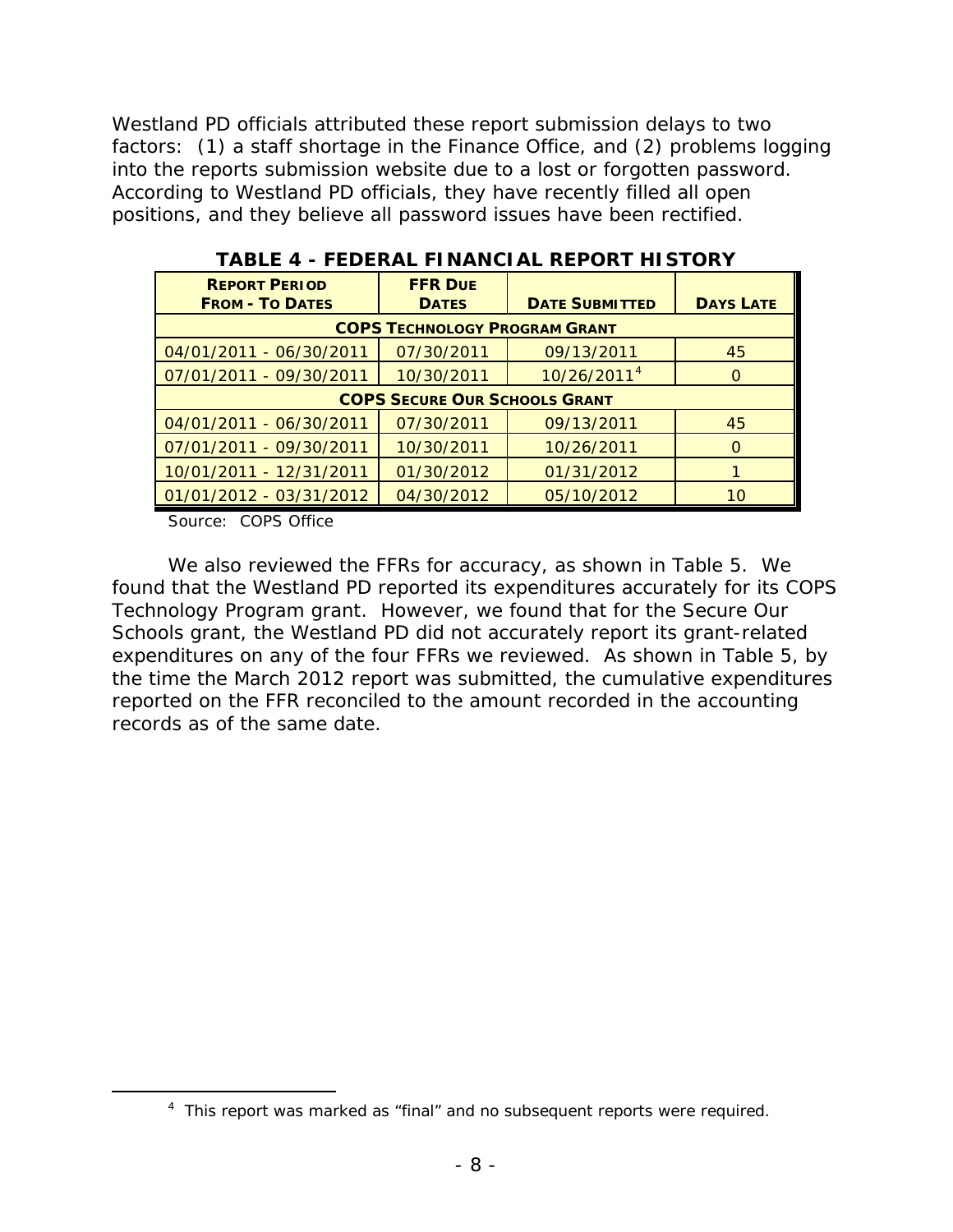| TABLE 5 - FEDERAL FINANCIAL REPORT ACCURACY    |                                                             |                                                                                               |                                                                             |  |  |  |
|------------------------------------------------|-------------------------------------------------------------|-----------------------------------------------------------------------------------------------|-----------------------------------------------------------------------------|--|--|--|
| <b>REPORT PERIOD</b><br><b>FROM - TO DATES</b> | <b>GRANT FUNDS</b><br><b>EXPENDITURES</b><br><b>PER FFR</b> | <b>GRANT FUNDS</b><br><b>EXPENDED PER</b><br><b>ACCOUNTING</b><br><b>RECORDS</b> <sup>5</sup> | <b>DIFFERENCE BETWEEN</b><br><b>FFRS &amp; ACCOUNTING</b><br><b>RECORDS</b> |  |  |  |
| <b>COPS TECHNOLOGY PROGRAM GRANT</b>           |                                                             |                                                                                               |                                                                             |  |  |  |
| 04/01/2011 - 06/30/2011                        | \$0                                                         | \$0                                                                                           | \$0                                                                         |  |  |  |
| 07/01/2011 - 09/30/2011                        | \$199,920                                                   | \$199,920                                                                                     | \$0                                                                         |  |  |  |
| <b>Total</b>                                   | \$199,920                                                   | \$199,920                                                                                     | \$0                                                                         |  |  |  |
|                                                |                                                             | <b>COPS SECURE OUR SCHOOLS GRANT</b>                                                          |                                                                             |  |  |  |
| 04/01/2011 - 06/30/2011                        | \$0                                                         | \$14,978                                                                                      | \$14,978                                                                    |  |  |  |
| 07/01/2011 - 09/30/2011                        | \$15,528                                                    | \$1,100                                                                                       | (\$14, 428)                                                                 |  |  |  |
| 10/01/2011 - 12/31/2011                        | \$579                                                       | \$608                                                                                         | \$29                                                                        |  |  |  |
| 01/01/2012 - 03/31/2012                        | \$0                                                         | (\$579)                                                                                       | (\$579)                                                                     |  |  |  |
| <b>Total</b>                                   | \$16,107                                                    | \$16,107                                                                                      | \$0                                                                         |  |  |  |

**TABLE 5 - FEDERAL FINANCIAL REPORT ACCURACY**

Source: COPS Office and Westland PD accounting records

*Program Progress Reports* 

 annually to the COPS Office by March 15. We reviewed two submitted progress reports and found that both of the reports were submitted late.<sup>6</sup> submission of FFRs and said that they had recently filled all open positions and addressed all password issues. The reports we reviewed appeared to be acceptable in form and content. The format of the reports is structured According to the COPS Office's guidelines, progress reports are due Westland PD officials cited the same reasons noted previously with the late principally as a survey, whereby the grantee can rate a series of program performance statements on a scale of 1 to 10. The reports we reviewed were complete and appeared relevant to performance of the grant-funded programs.

| <b>TABLE 6 - PROGRESS REPORT HISTORY</b> |                 |                  |                  |  |
|------------------------------------------|-----------------|------------------|------------------|--|
| <b>REPORT PERIOD</b>                     |                 | <b>DATE</b>      |                  |  |
| <b>FROM - TO DATES</b>                   | <b>DUE DATE</b> | <b>SUBMITTED</b> | <b>DAYS LATE</b> |  |
| 01/01/2010 - 12/31/2010                  | 01/30/2011      | 02/15/2011       | 16               |  |
| 01/01/2011 - 12/31/2011                  | 01/30/2012      | 02/02/2012       |                  |  |

Source: COPS Office

<span id="page-12-0"></span>l  $5$  The Secure Our Schools expenditures in this chart include only those of actual grant funds. Match is not included.

<span id="page-12-1"></span> with multiple grants to report their progress within the same report document.  $6$  The progress reports provided by the COPS Office are designed to allow grantees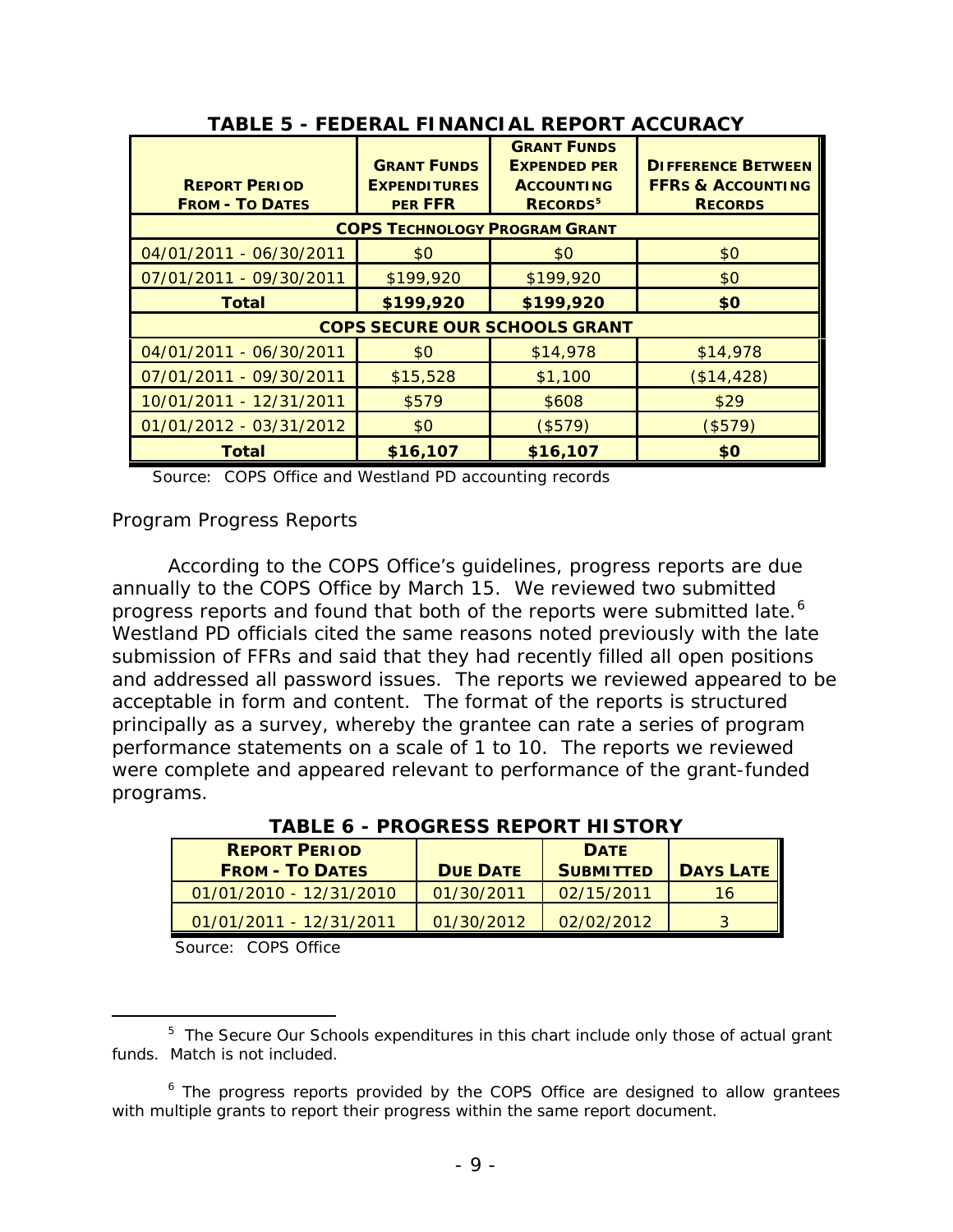it has completed its activities on the audited grants. We have not made any As noted previously, the grantee has reported to the COPS Office that recommendations related to the grantee's reporting activities because no additional reports are due.

#### **Program Performance and Accomplishments**

 According to the grant application, the purpose of the COPS the communication of the Westland PD by purchasing 37 laptop computers. and reliable, and include the latest technology that allows the Westland PD to communicate with its law enforcement partners. Technology Program grant was to increase the effectiveness and enhance According to the grantee, the new laptop computers are faster, more rugged

 without placing the order up for competitive bidding. The Westland PD local vendor would provide installation and maintenance for 5 years. of the COPS Technology Program grant have been accomplished. The conditions of the grant required the grantee to seek approval from the COPS Office in order to use a sole source to purchase the computers requested and received sole-source approval with the justification that a Through interviews with grantee officials and review of supporting documents provided, we were able to confirm that the goals and objectives

Regarding the COPS Secure Our Schools grant, the purpose of the grant was to:

- Conduct a thorough safety assessment of current school safety improvements. requirements with input from police, school staff, parents, students, and other community members about suggested security
- Use assessment results to coordinate implementation of identified security improvements for the length of the grant period.
- Use assessment results to provide enhanced security and protection to the main entrances into all school locations, as well as identify and equip secondary doorways in need of advanced security equipment such as motion-sensitive lighting.
- around all facilities. If needed, purchase and install software that • Through discussion about and reviews of assessment results, expand the functioning of the security camera system used in and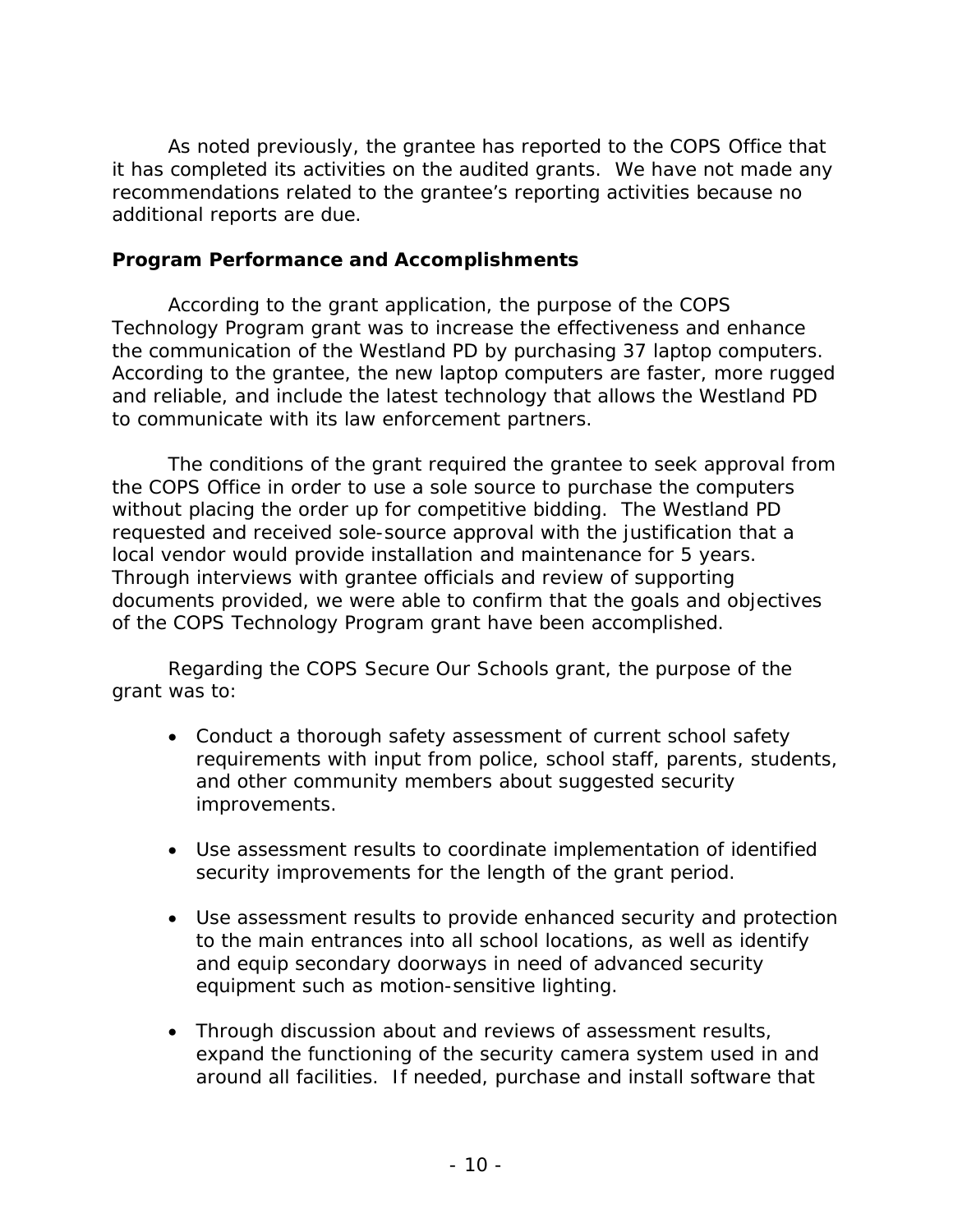data storage capacity. improves system functionality and upgrade servers by increasing

• Improve notifications to students, staff, and community members during emergencies. Pinpoint potential "hot spots," both within the current notification systems. Use assessment results to assist in buildings and into the extended community, that exist in the the placement of an effective ancillary system to be used during lock-down training and emergencies.

Through interviews with appropriate officials, review of supporting documents, and inspection of currently installed security enhancements, we were able to confirm the goals and objectives of the COPS Secure Our Schools grant were actively being accomplished. The Westland PD coordinated with a local security consulting company to conduct and implement its safety assessment, the results of which lead to a clear plan of location-specific equipment purchases and installations for areas of greatest concern.

#### **Monitoring Contractors**

 forth in its COPS Technology Program grant. However, for the COPS Secure Westland schools. The Westland PD employed an architecture firm, which contractor. In addition, the security contractor only received payment after providing documentation to support that the work was complete. We believe The Westland PD did not utilize contractors to achieve the goals set Our Schools grant, the Westland PD utilized a contractor to conduct a security assessment and install necessary security equipment in certain had previously been used by the Wayne-Westland Community School District for building projects, to oversee the work of the security contractor. The architecture firm worked in tandem with the district's Director of Maintenance to oversee the installation of the security equipment by the that the actions taken to oversee the contractor in the Secure Our Schools grant were sufficient and in accordance with the grant's conditions.

#### **Views of Responsible Officials**

their comments as appropriate. We discussed the results of our review with grantee officials throughout the audit and at a formal exit conference, and we have included their comments as appropriate. - 11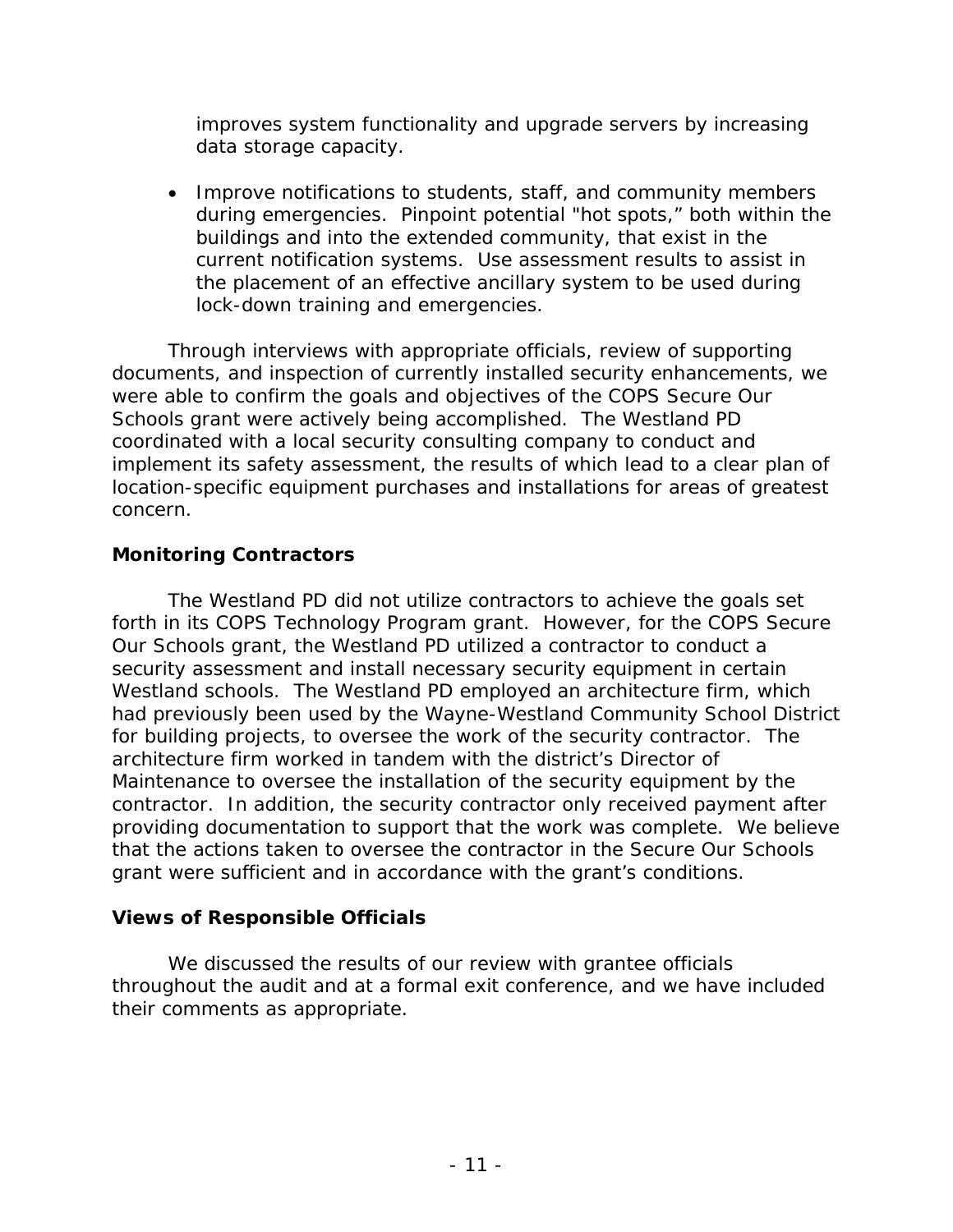### **Recommendations**

We recommend that the COPS Office:

1. Deobligate and put to better use the \$41,116 remaining grant balance for expired award 2010-CK-WX-0634 and the \$80 remaining grant balance for expired award 2010-CK-WX-0055.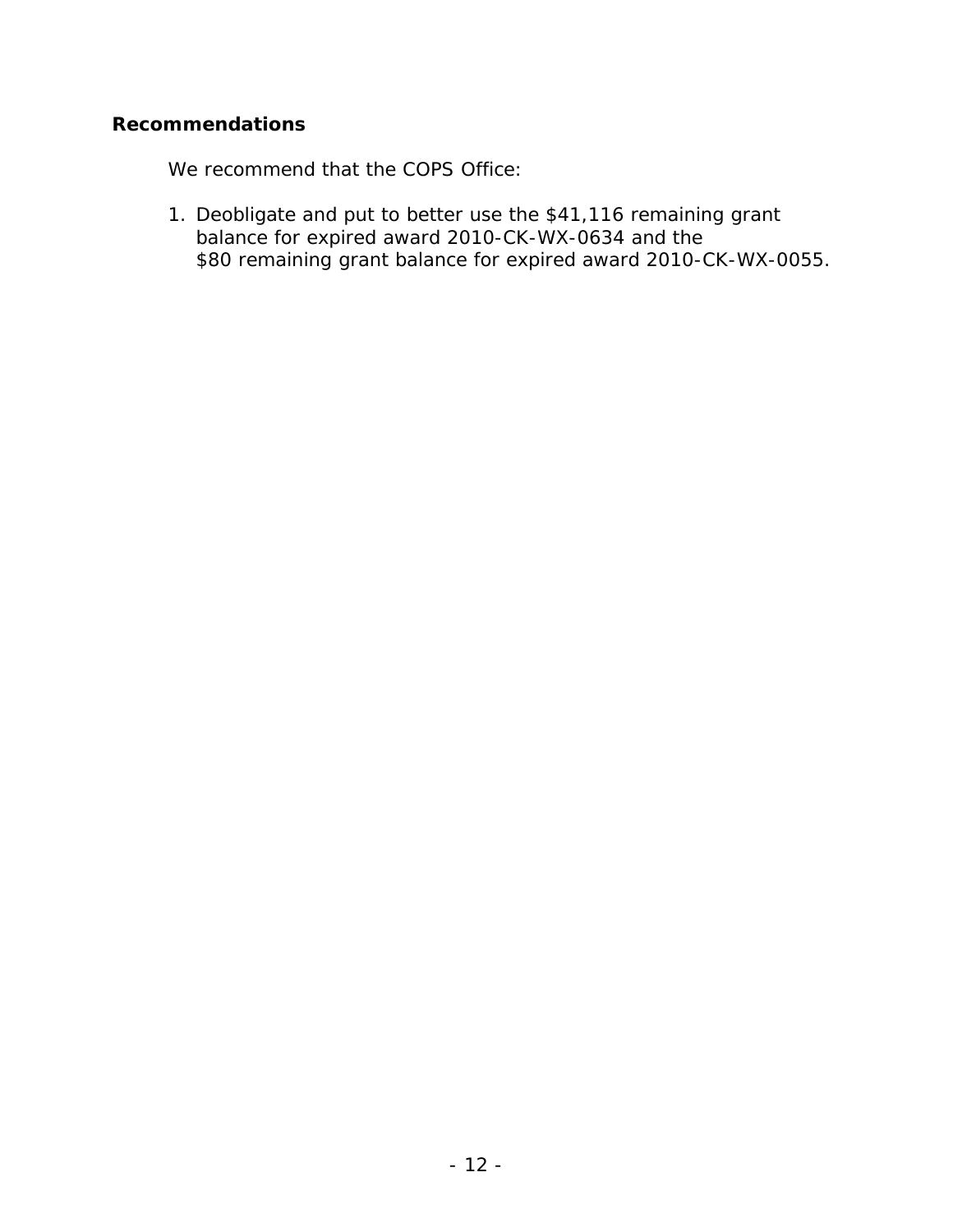# **APPENDIX I - OBJECTIVE, SCOPE, AND METHODOLOGY**

 accomplishments. The objective of our audit was to review performance in the following areas: (1) internal control environment, (2) drawdowns, (3) grant expenditures, (4) budget management and control, (5) matching costs, (6) property management, (7) federal financial and progress reports, The purpose of this audit was to determine whether reimbursements claimed for costs under the grants were allowable, supported, and in accordance with applicable laws, regulations, guidelines, and terms and conditions of the grants, and to determine program performance and (8) program performance and accomplishments, and (9) monitoring contractors. We determined that indirect costs, program income, and subgrantees were not applicable to these grants.

 reasonable basis for our findings and conclusions based on our audit September 1, 2010, respectively, through our fieldwork in May 2012. The Westland PD had a total of \$216,027 in drawdowns through May 2012. We conducted this performance audit in accordance with generally accepted government auditing standards. Those standards require that we plan and perform the audit to obtain sufficient, appropriate evidence to provide a reasonable basis for our findings and conclusions based on our audit objectives. We believe that the evidence obtained provides a objectives. This was an audit of the Westland PD's COPS Technology Program grant number 2010-CK-WX-0055 and COPS Secure Ours Schools grant number 2010-CK-WX-0634. Our audit concentrated on, but was not limited to, the award of the grants on December 16, 2009, and

 2010 COPS Secure Our Schools Grant Owner's Manuals and the award We tested compliance with what we consider the most important conditions of the grants. Unless otherwise stated in our report, the criteria we audit against are contained in the 2010 COPS Technology Program and documents.

In conducting our audit, we performed testing in four areas: In conducting our audit, we performed testing in four areas: (1) drawdowns, (2) grant expenditures, (3) matching costs, and (4) property dollar amounts or expenditure category. We selected five transactions charged to the grant for a total dollar amount of \$232,134 from March 2011 through December 2011. This sample accounts for all transactions up to the management. In this effort, we employed a judgmental sampling design to obtain broad exposure to numerous facets of the grants reviewed, such as point of our fieldwork.

In addition, we reviewed the timeliness and accuracy of FFRs and Progress Reports, and we evaluated performance as it related to the grants'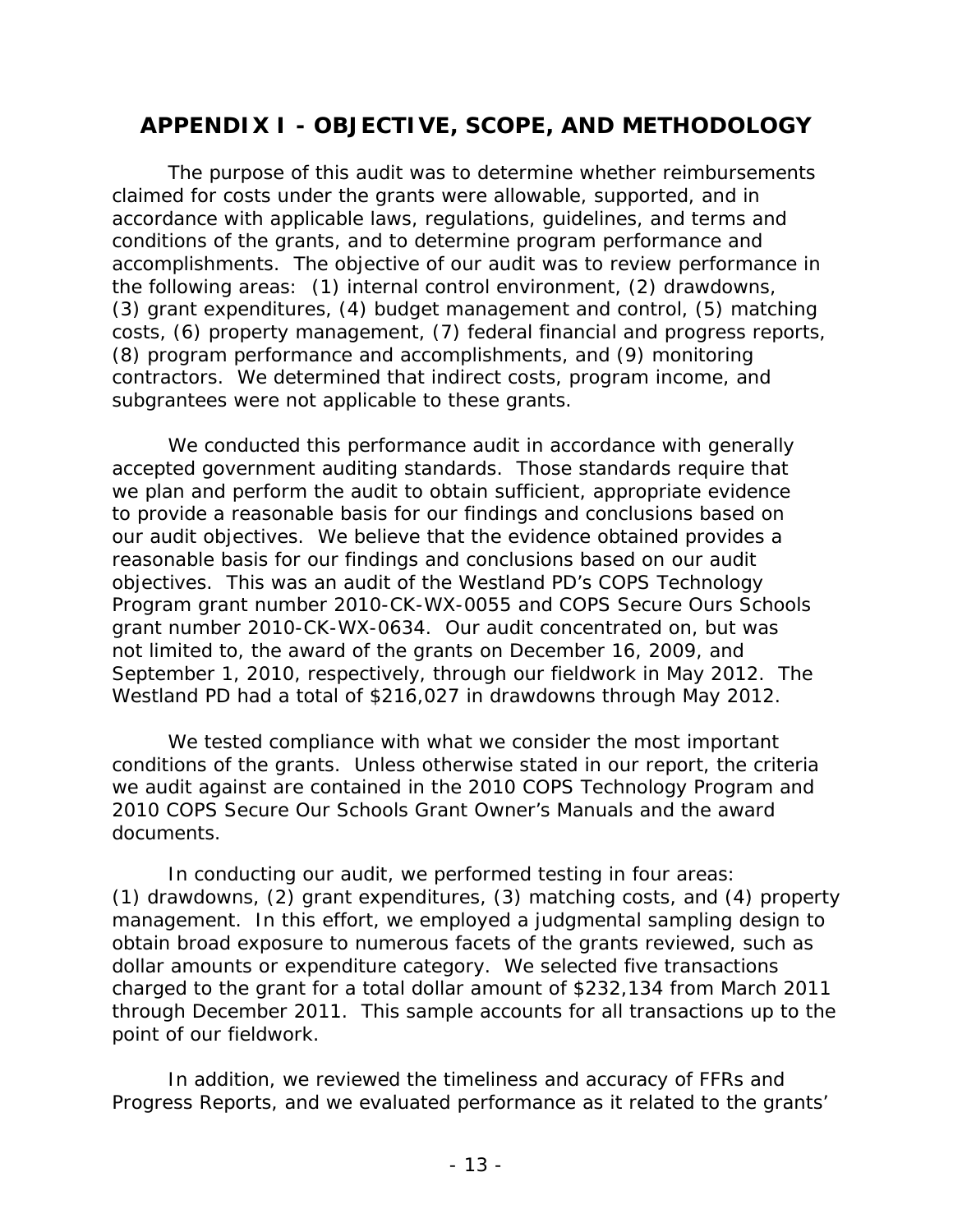objectives. However, we did not test the reliability of the financial management system as a whole.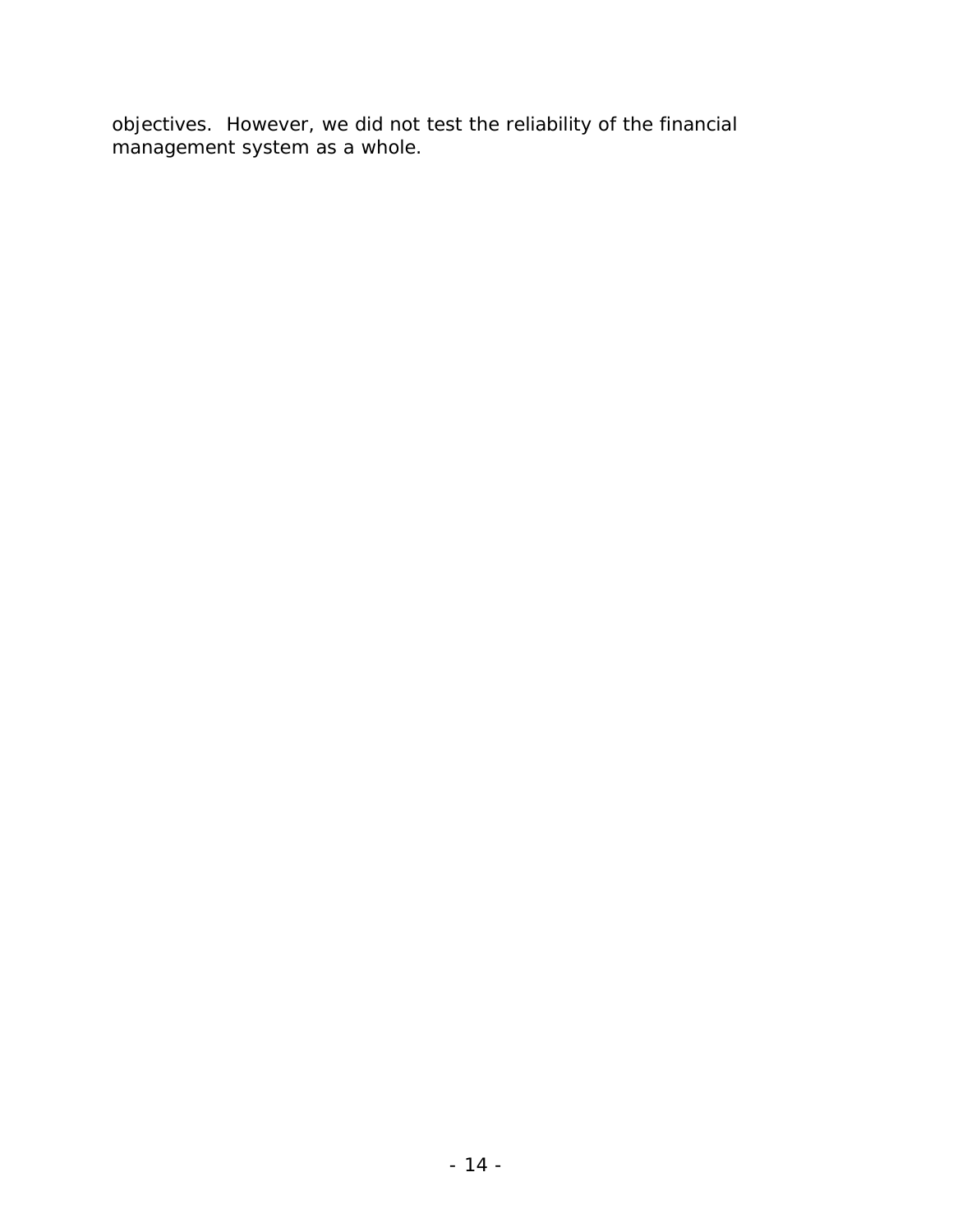# **APPENDIX II - SCHEDULE OF DOLLAR-RELATED FINDINGS**

| <b>FUNDS TO BETTER USE</b>                                                 | <b>AMOUNT</b> | <b>PAGE</b> |
|----------------------------------------------------------------------------|---------------|-------------|
| Undrawn grant funds after Secure Our Schools<br>grant project period ended | 41,116        | 4           |
| Undrawn grant funds after Technology grant<br>project period ended         | 80            | 4           |
| <b>TOTAL FUNDS TO BETTER USE</b>                                           | \$41,196      |             |
| TOTAL NET DOLLAR-RELATED FINDINGS                                          | \$41,196      |             |

\_\_\_\_\_\_\_\_\_\_\_\_\_\_\_\_\_\_\_

*Funds to Better Use* are future funds that could be used more efficiently if management took actions to implement and complete audit recommendations.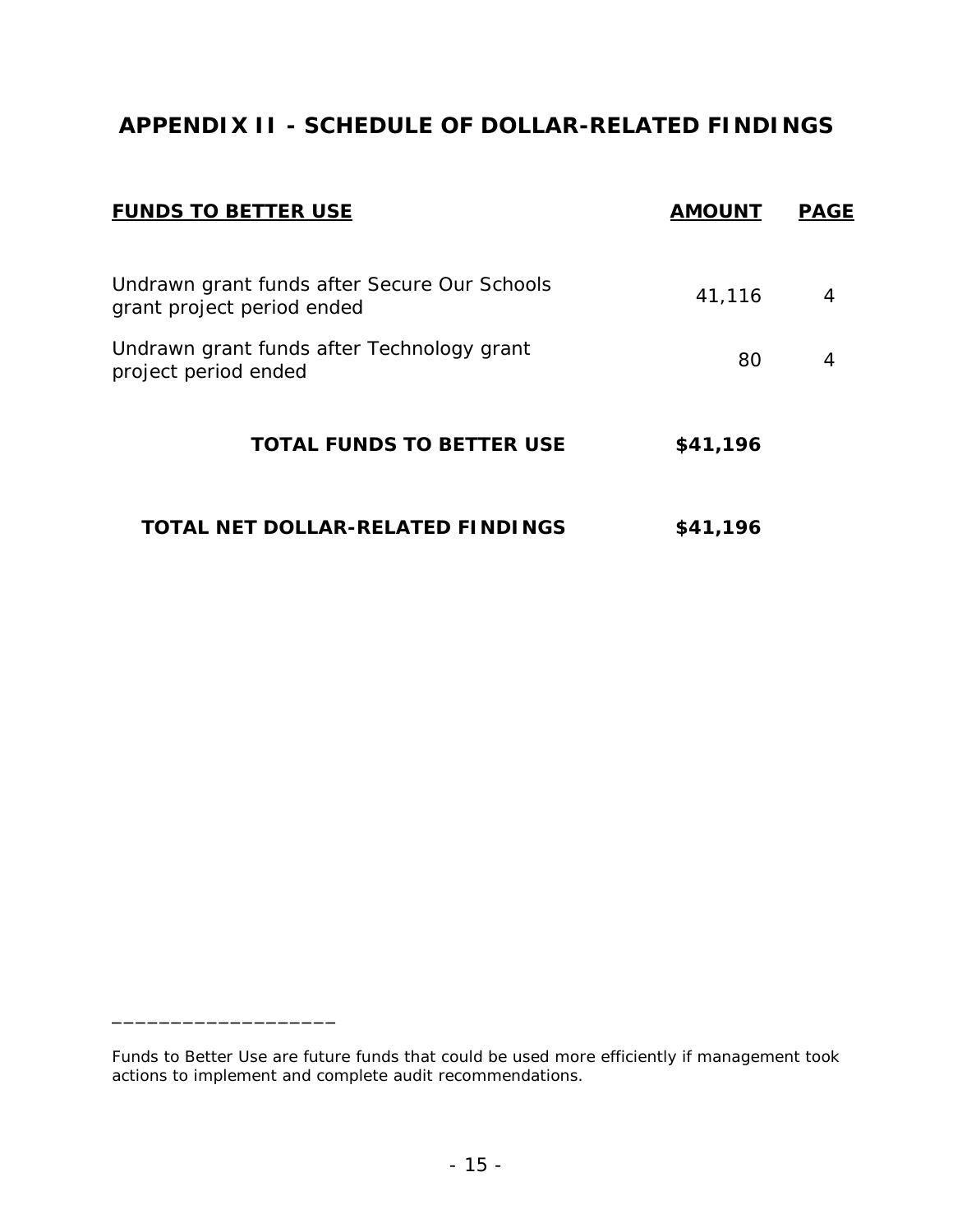# **APPENDIX III – AUDITEE RESPONSE**

The Westland PD stated that it has reviewed the draft audit report and does not have any comments.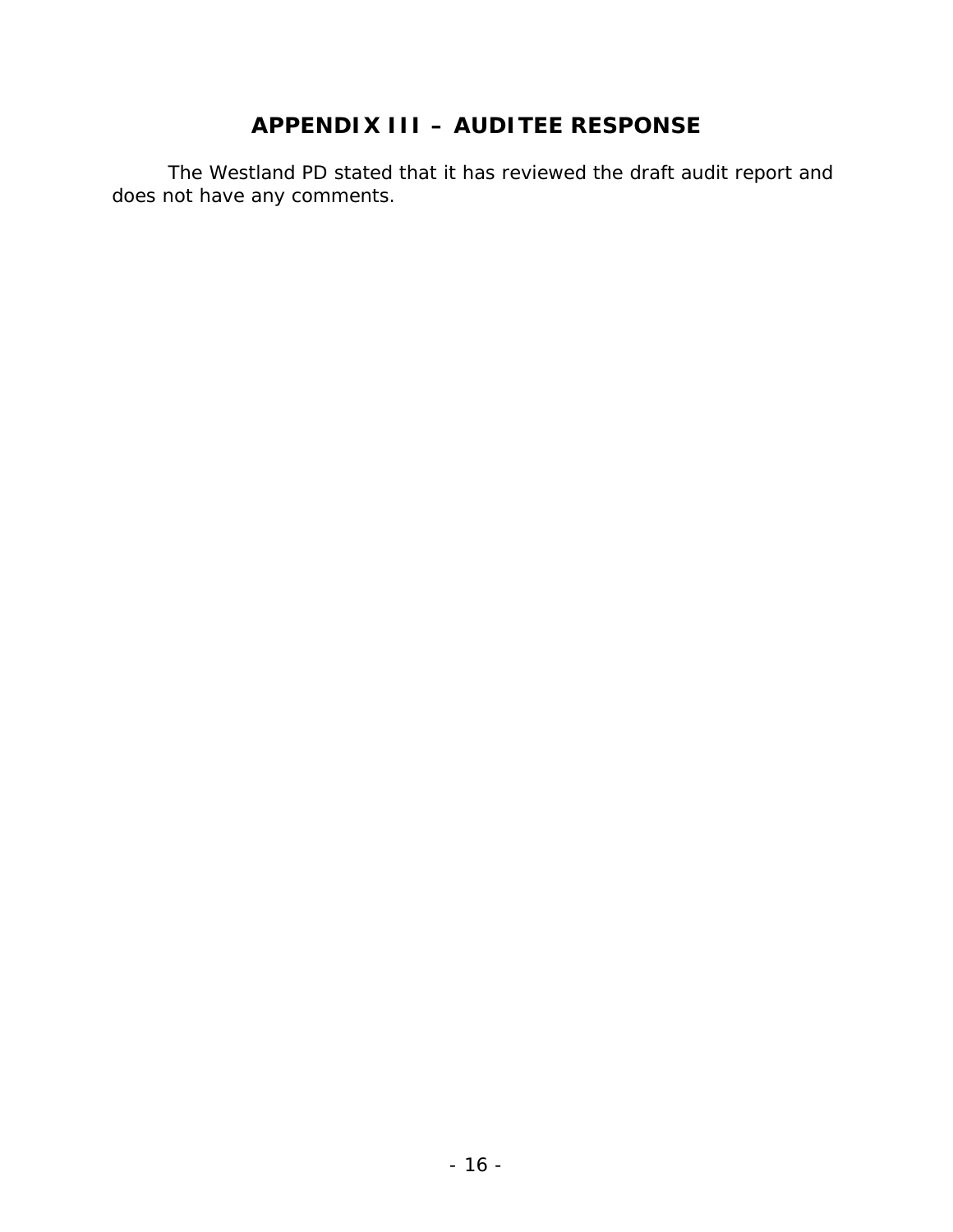## **APPENDIX IV - OFFICE OF COMMUNITY ORIENTED POLICING SERVICES RESPONSE**



U.S.DEPARTMENT OF JUSTICE U.S. DEPARTMENT OF JUSTICE<br>OFFICE OF COMMUNITY ORIENTED POLICING SERVICES COPS



Grant Operations Directorate/Audit Liaison Division 145 N Street, N.E., Washington, DC 20530

#### *Via Electronic*

| To:   | Carol S. Taraszka               |   |
|-------|---------------------------------|---|
|       | Regional Audit Manager          |   |
|       | Office of the Inspector General |   |
|       | Chicago Regional Audit Office   |   |
|       |                                 |   |
| From: | Donald J. Lango                 | Ħ |

Management Analyst/Audit Liaison\'O Audit Liaison Division

Date: **April 11, 2013** 

Subject: Response to Draft Audit Report and request for closure for the Westland Police department, in Westland, Michigan

This memorandum is in response to your March 26, 2013, draft audit report for the Westland Police department, in Westland, Michigan. The draft report included one audit recommendation that was directed to COPS.

#### **for expired award 2010-CK-WX-0634 and the \$80 remaining grant balance for expired Recommendation 1: Deobligate and put to better use the \$41,116 remaining grant balance award 2010-CK-WX-0055.**

The COPS Office concurs with the recommendation.

#### **Discussion and Action:**

We request that the COPS Finance Staff deobligate the \$41,116 remaining grant balance for expired award 2010-CK-WX-0634 and the \$80 remaining grant balance for expired award 2010-CK-WX-0055. COPS Finance has advised us that it has deobligated the funds and provided a Deobligation Certification Report for each grant. We have included an attachment which contains:

- • ALD's request to the COPS Administration Division to deobligate the funds in question for grant #2010-CK-WX-0634 (in the amount of\$41,116.27), and grant #2010-CK-WX-0055 (in the amount of \$79.75),
- Payment History Reports for each grant (pre-deobligation), and the
- • Deobligation Certification Reports for each grant.

#### **Request:**

Based on the documentation provided, COPS requests resolution of Recommendation 1 and closure of the Audit Report.

ADVANCING PUBLIC SAFETY THROUGH COMMUNITY POLICING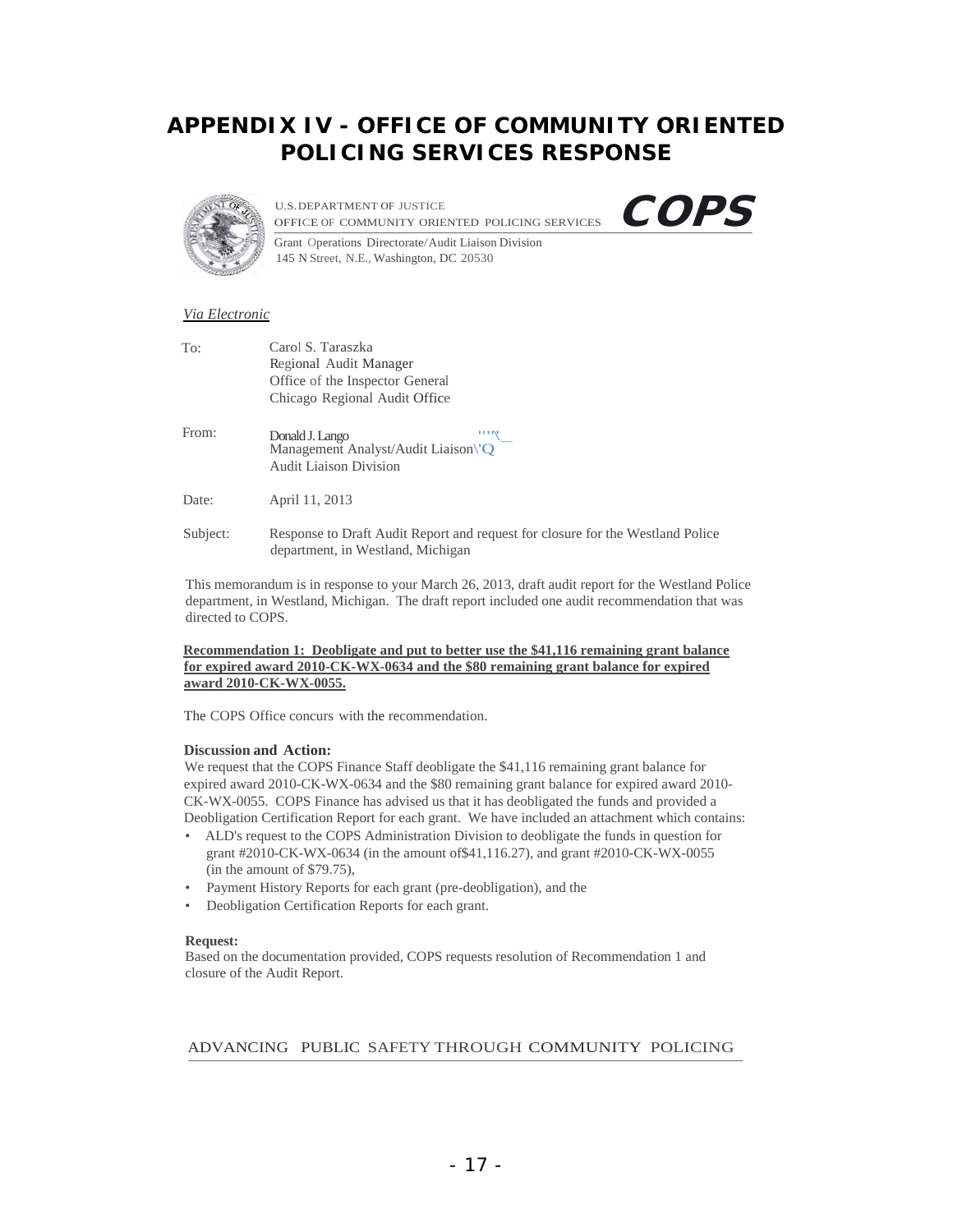Carol S. Taraszka, Regional Audit Manager April 11, 2013 Page2

If you have any questions, please contact me at 202-616-9215, or you may email at donald.lango@usdoj.gov.

#### cc: provided electronically

Louise M. Duhamel, Ph. D., Acting Director, Audit Liaison Group Justice Management Division alo@usdoj gov

Mary T. Myers Audit Liaison Group Justice Management Division alo@usdoj.gov

Marcia Samuels-Campbell Assistant Director, Grant Monitoring Division Office of Community Oriented Policing Services

George Gibmeyer Supervisory Grant Monitoring Specialist, Grant Monitoring Division Office of Community Oriented Policing Services

Raymond Reid, Grant Program Specialist Grant Administration Division Office of Community Oriented Policing Services

William R. Wild, Mayor City of Westland 36601 Ford Road Westland, Michigan 48185

Jeff Jedrusik, Chief Westland Police Department 36701 Ford Road Westland, Michigan 48185

Grant File: 2010CKWX0055 201OCKWX0634

Audit File ORI: MI82817

ADVANCING PUBLIC SAFETY THROUGH COMMUNITY POLICING